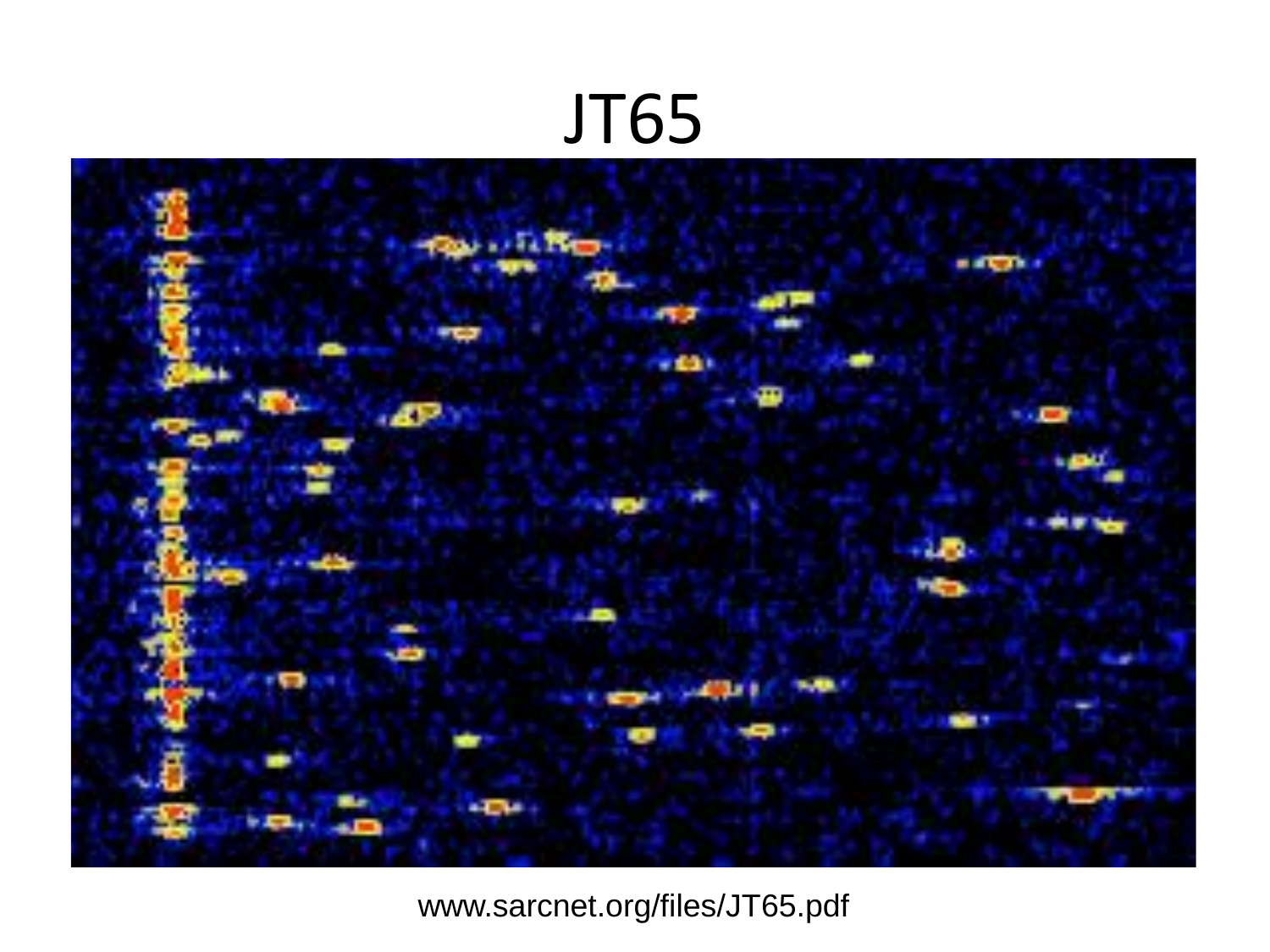## $JT65 - WHAT$  IS IT?

- A way to have a QSO using a computer
- A weak signal digital communications mode for Amateur Radio
- A Multi-Frequency Shift Keying scheme employing Forward Error Correction with 65 tones
- Created by Joe Taylor W1JT in 2003 for EME work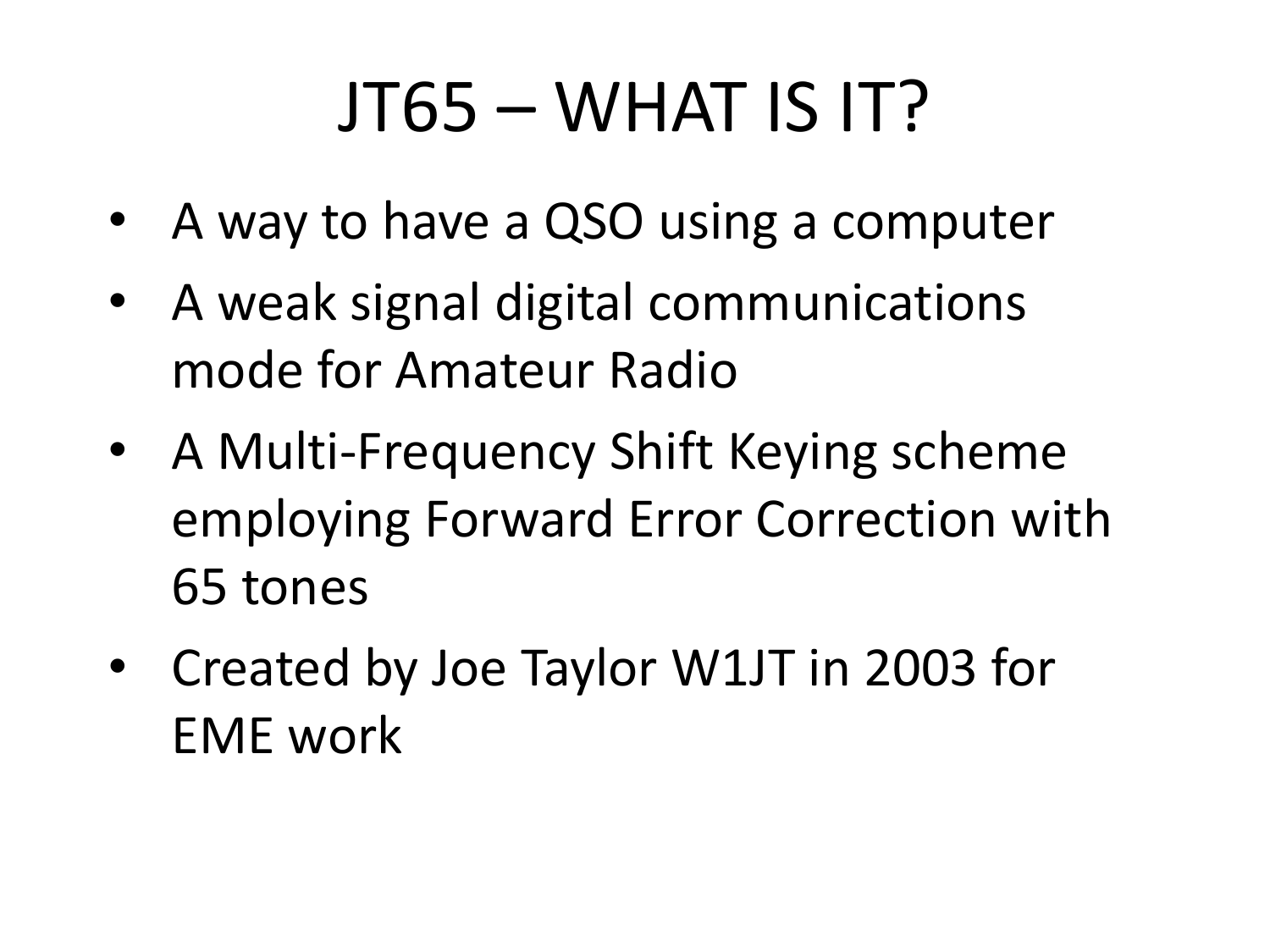# JT65 – Dr. Joe Taylor K1JT [1]

- Ham licence 1954
- B.A. (phys), Ph.D (ast)
- Professor of Physics
- Professor of Astronomy
- Albert Einstein Medal
- Nobel Laureate in Physics
- Addressed ITU World Radio Conference
- National Radio Astronomy Observatory
- Conducted EME at Areceibo Radio Telescope<sup>[2]</sup>

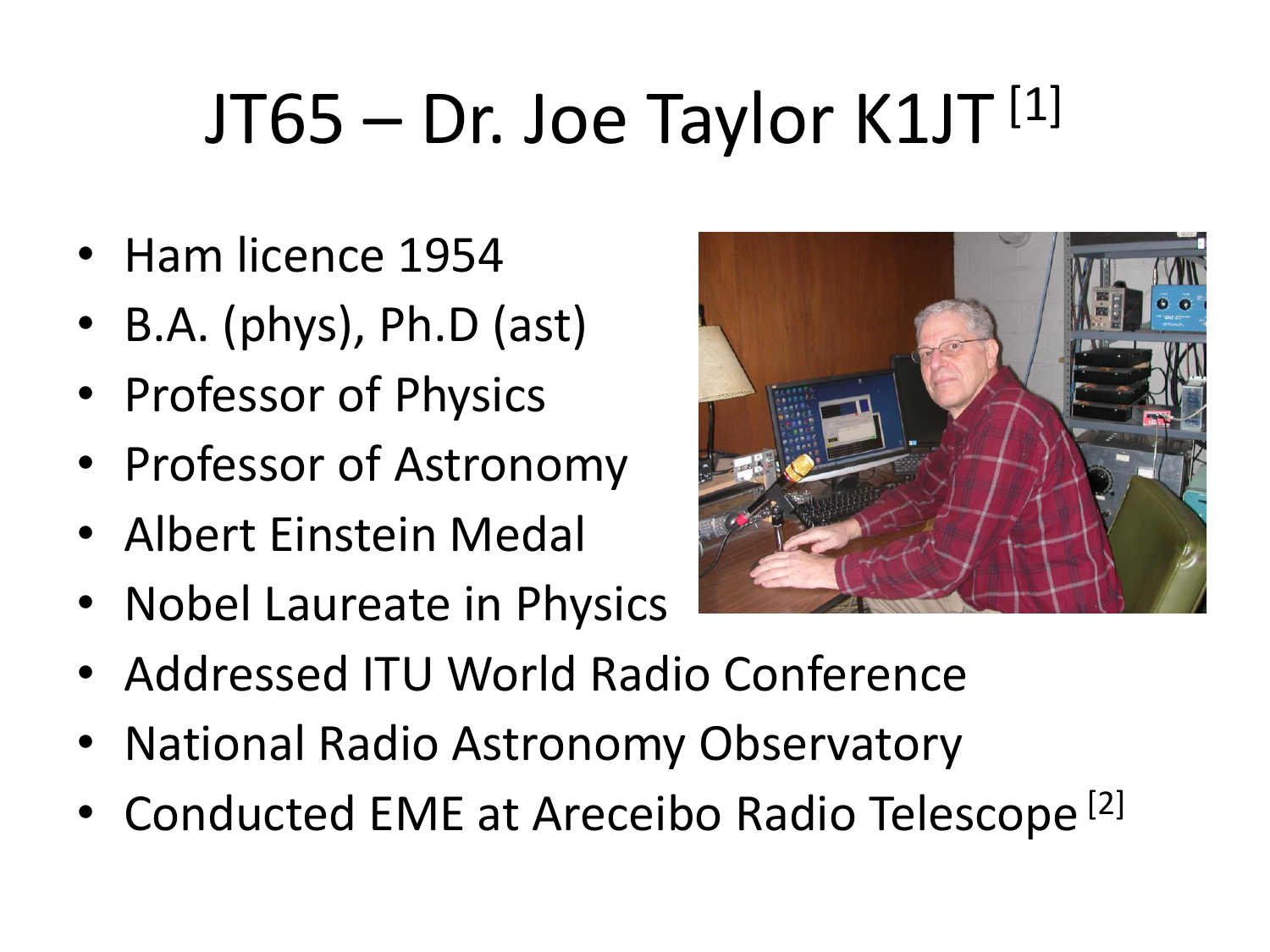# JT-65 MOTIVATIONS [5]

"Ten years of fascination with amateur radio in the 1950s and early 1960s led me to a professional life in basic research and university teaching. Over the next forty years, my research in radio astronomy taught me a great deal about extracting extremely weak signals from noise, and analyzing their content. In 2001, back on the air as an active radio amateur, I began thinking about ways to apply techniques learned and developed in the research world to the problems of weak-signal communication on our VHF and UHF bands."

- Dr. Joseph Hooton Taylor, Jr.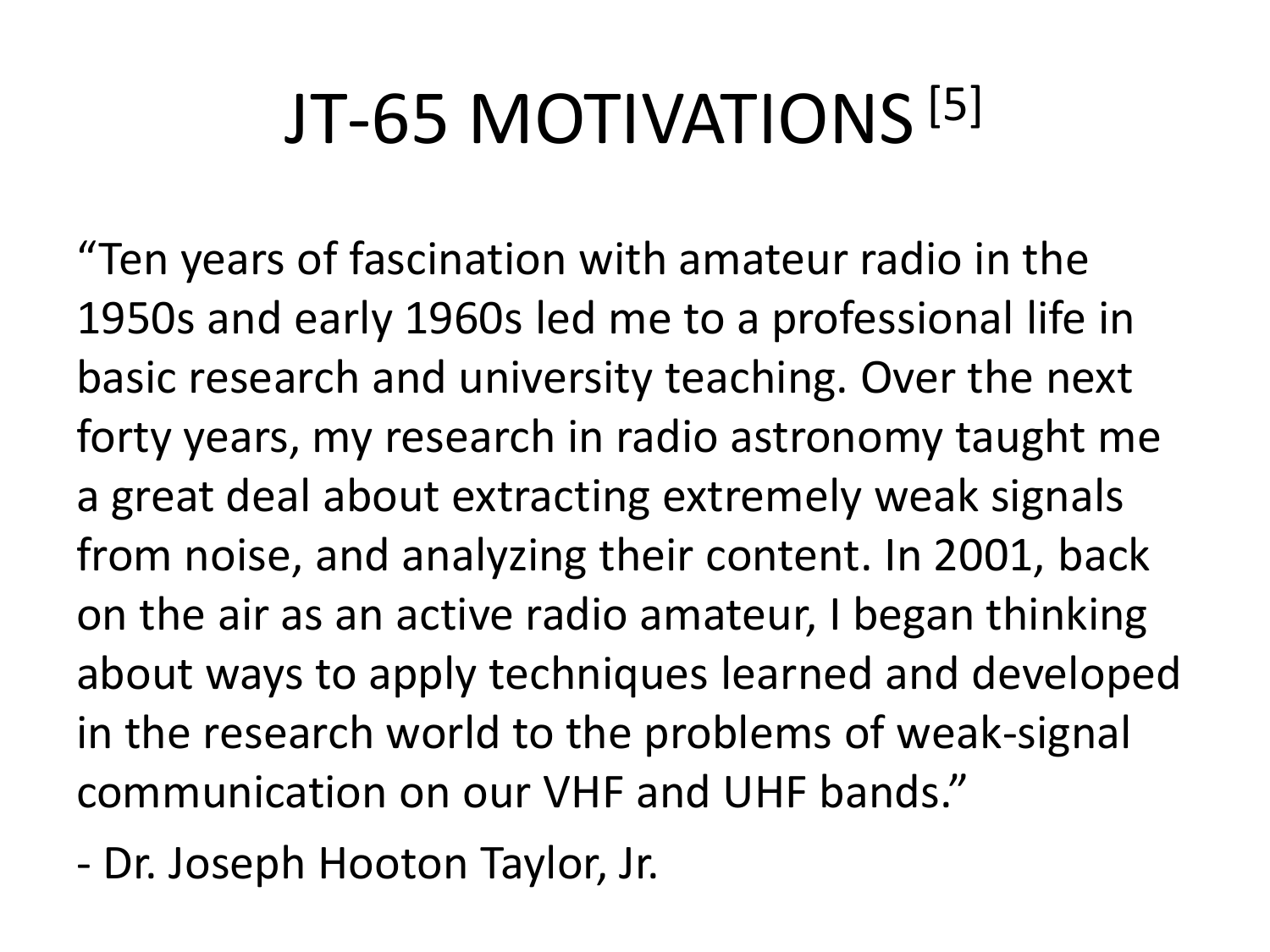# JT65 – WHAT IS REQUIRED?

- A Standard/Advanced Amateur Radio Licence
- An Amateur Radio Transceiver and Antenna
- A Windows<sup>®</sup> or Linux PC not too shabby
- Free JT65 software and Free NTP software
- An Internet connection for accurate time synchronisation
- An audio and PTT interface between your transceiver and your computer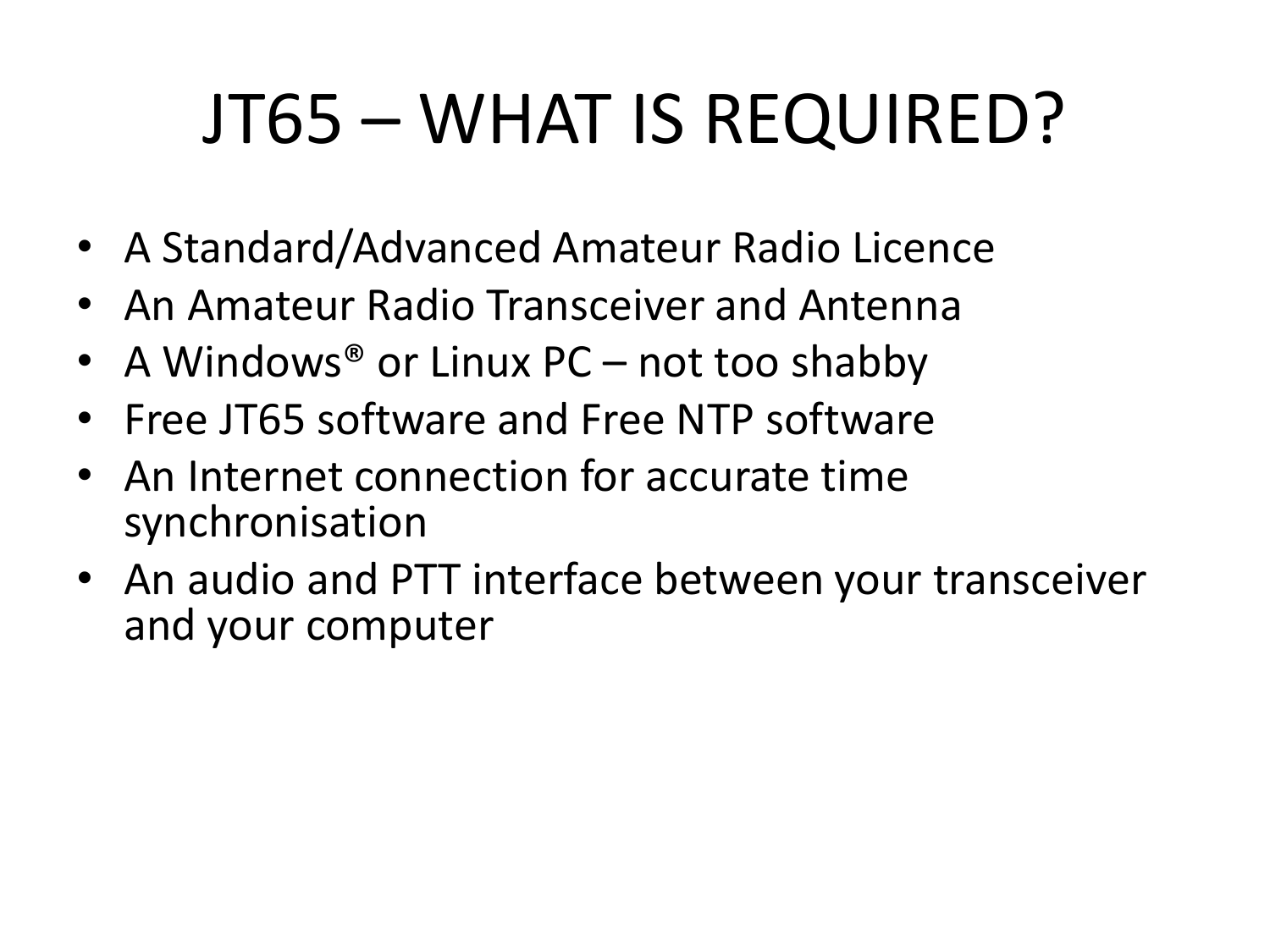# JT65 – FOR FOUNDATION? [8]

- "My personal view is that there is an opportunity for amateur radio amongst technically savvy people wanting to use the capabilities of amateur radio as a tool to do something else that interests them...
- If you share that view, it does seem rather counter-productive to have an entry-level licence intended to attract technically savvy people into amateur radio, which at the same time limits them to old technologies.
- That's why I'm inclined to think the Foundation licence should include digital modes, but naturally that depends very much on the ACMA."

Phil Wait VK2ASD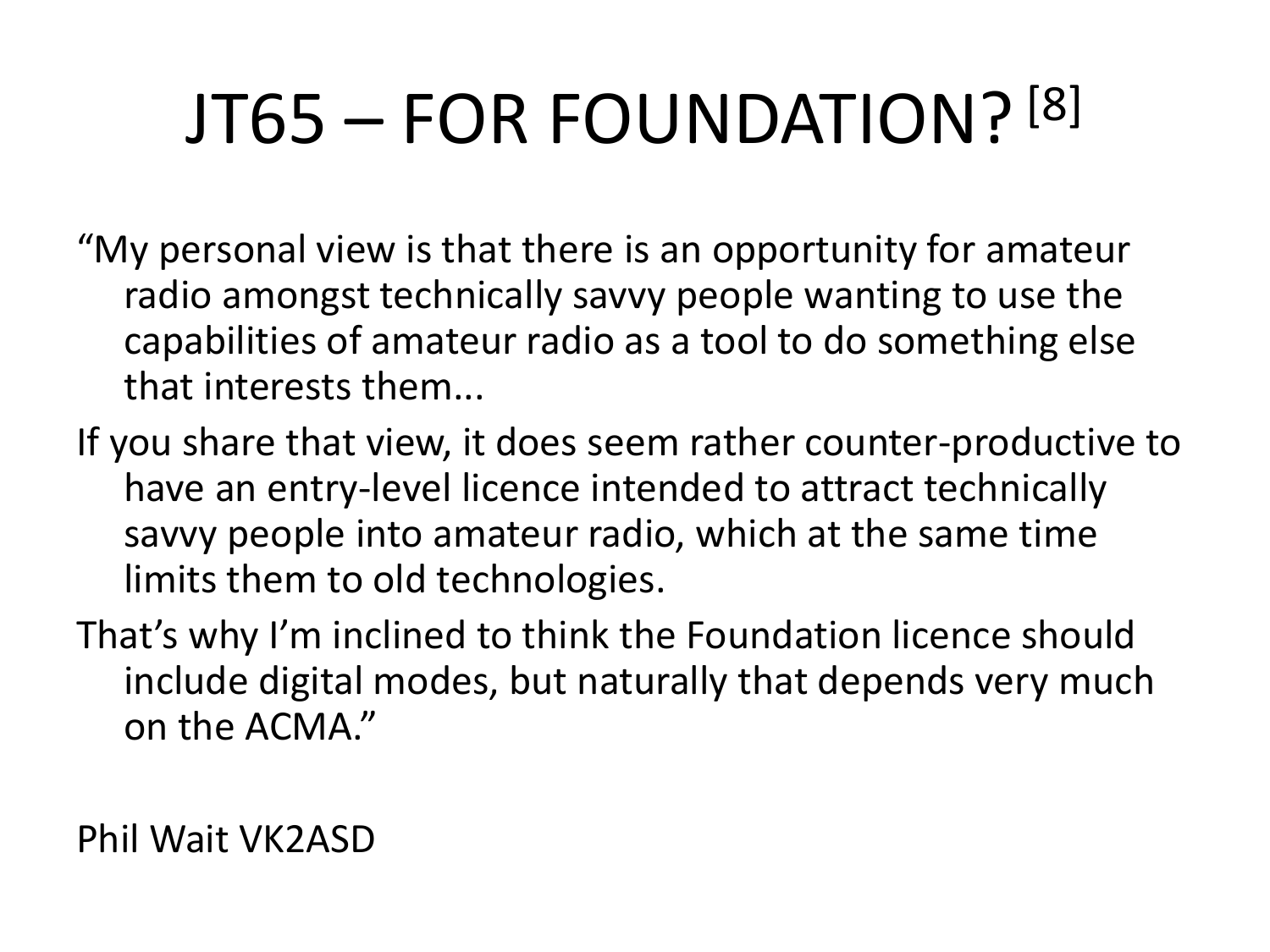# JT65 – HOW TO USE IT?

- You use a computer connected to your radio
- You select a message to wish to send to a remote station
- Your computer converts the message into audio tones
- Your computer keys your SSB transmitter automatically
- The audio tones are sent over the air and received by the remote station
- Their computer displays your call sign and location
- They send a message back to you in the same way
- Each station takes it in turns to send each other messages

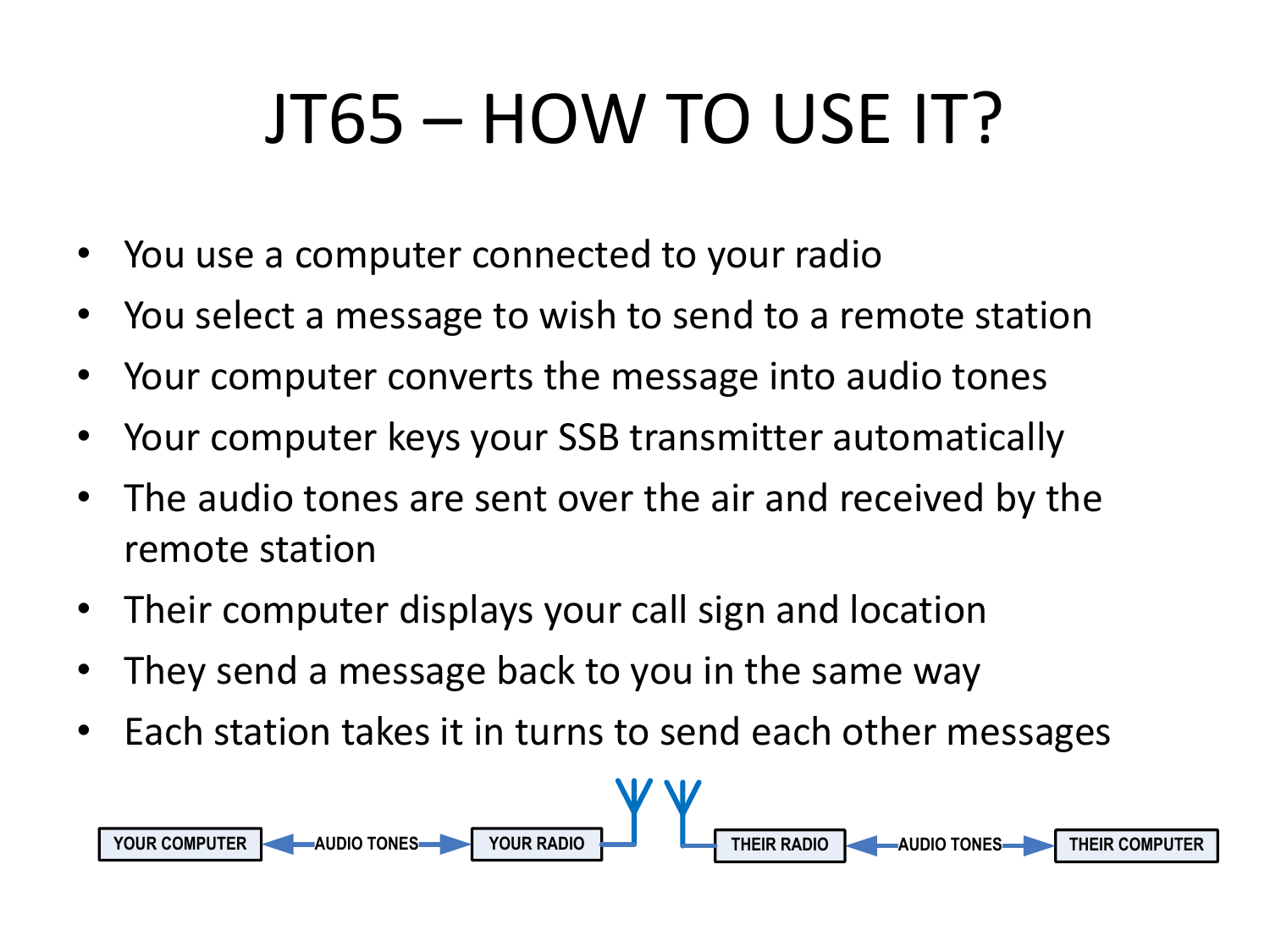# JT65 – HOW TO USE IT REALLY? [7]

- Download and install the JT65 and NTP software
- Connect the computer to the radio and to the Internet
- Tune the radio to a JT65 frequency: 1838, 3576, 7039, 7076, 14076, 10139, 18102, 21076, 24920 or 28076 kHz
- Start the JT65 software
- First time configuration: Enter your Callsign, your Grid, your Soundcard, PTT method (VOX ,CAT, DTR or RTS), CAT details
- Monitoring on-air activity first
- Select USB, adjust the power and tune up the antenna
- Test transmission and adjust audio levels in a quiet time
- Wait for a CQ message to be received. Select it to reply.
- Wait for response messages and select the next appropriate message to send. Repeat this until the QSO is finished.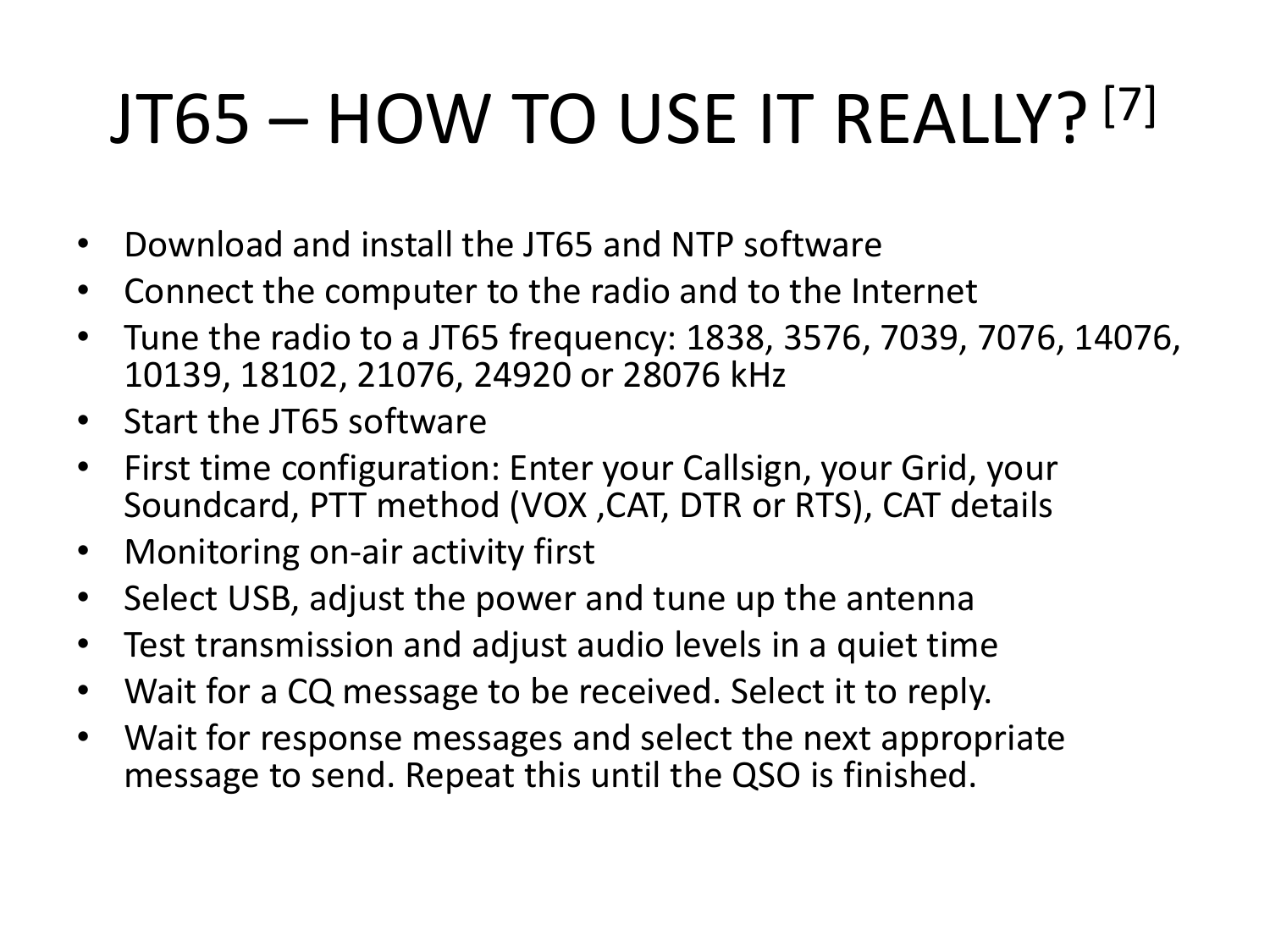## JT65 – HOW TO CONNECT IT?



For more information see: http://www.qsl.net/wm2u/interface.html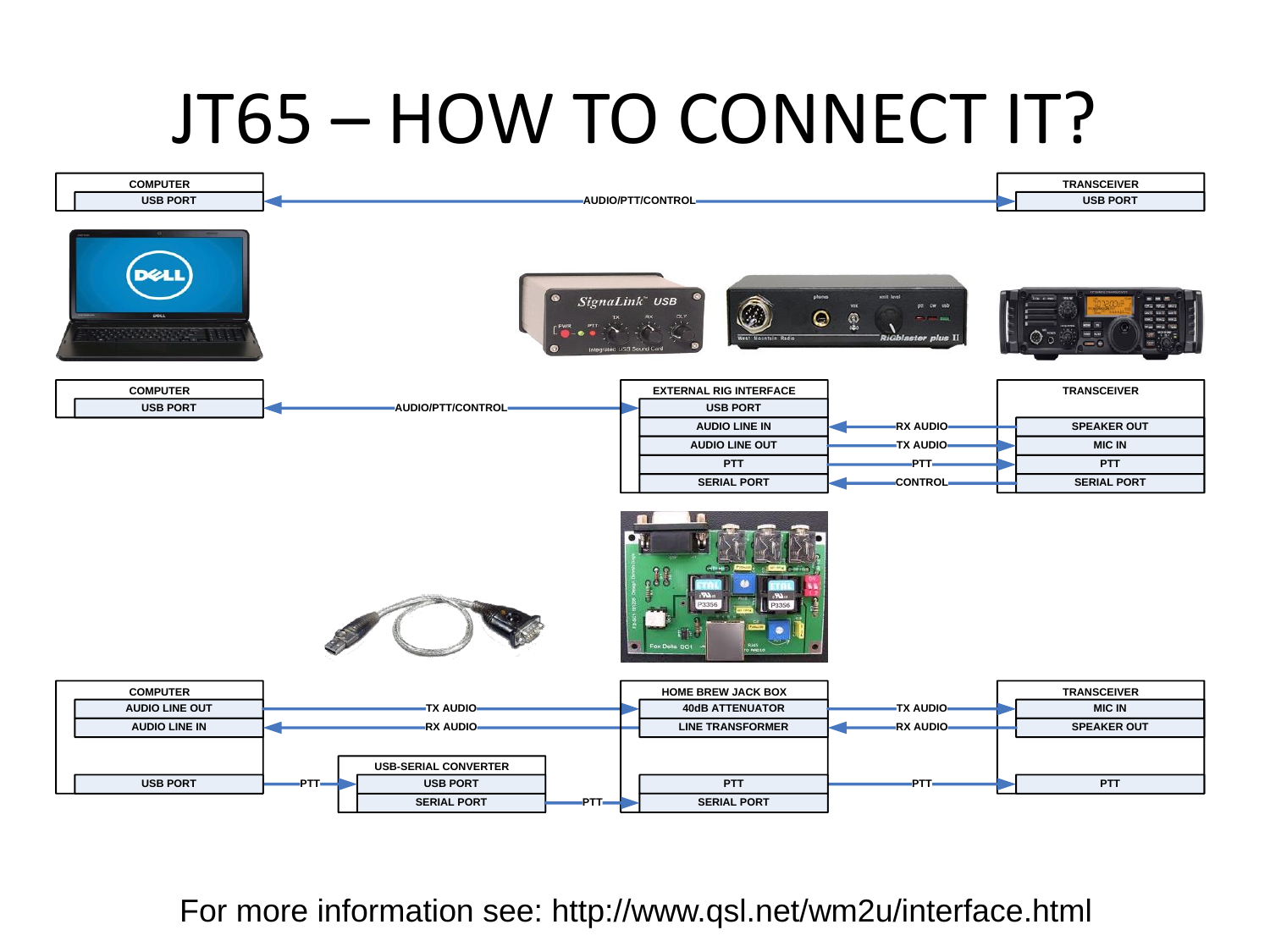## JT65 – HOW TO CONFIGURE IT?

| ₹ | Configuration                                                  |                                          |   |          |                   |                          |                              | P<br>$\mathbf{x}$ |  |
|---|----------------------------------------------------------------|------------------------------------------|---|----------|-------------------|--------------------------|------------------------------|-------------------|--|
|   | Station                                                        | <b>Tx Macros</b><br><b>Band Settings</b> |   |          |                   |                          |                              |                   |  |
|   | My Call:<br><b>VK3YSP</b>                                      |                                          |   |          |                   | My Grid: QF22            |                              |                   |  |
|   | PTT method:<br>CAT<br>▼                                        |                                          |   |          | PTT Port:<br>None | ▼                        |                              |                   |  |
|   | V Enable PSK Reporter                                          |                                          |   |          |                   | CW ID after 73           | ÷<br>CW ID Interval (min): 0 |                   |  |
|   | <b>V</b> Enable CAT<br>Icom IC-7200<br>Rig:                    |                                          |   |          |                   |                          |                              | ▼                 |  |
|   | CAT port:                                                      | Serial rate:                             |   | COM3     | ▼                 | <b>RTS</b><br><b>DTR</b> | Data bits:                   | 8                 |  |
|   |                                                                |                                          |   | 19200    | ▼                 | Mic<br>Data              | Stop bits:                   | 1<br>▼            |  |
|   | Handshake:<br>None                                             |                                          | ▼ | Split Tx |                   |                          |                              |                   |  |
|   | <b>Test CAT Control</b><br>Test PTT                            |                                          |   |          |                   |                          | Polling interval $(s)$ : 0   | ÷                 |  |
|   | Audio In:<br>ICOM IC-7200 (USB Audio CODEC)<br>Mono<br>▼<br>▼  |                                          |   |          |                   |                          |                              |                   |  |
|   | ICOM IC-7200 (USB Audio CODEC)<br>Audio Out:<br>Mono<br>▼<br>▼ |                                          |   |          |                   |                          |                              |                   |  |
|   | C:/Program Files/wsjtx/save<br>Save Directory:                 |                                          |   |          |                   |                          |                              |                   |  |
|   | OK<br>Cancel                                                   |                                          |   |          |                   |                          |                              |                   |  |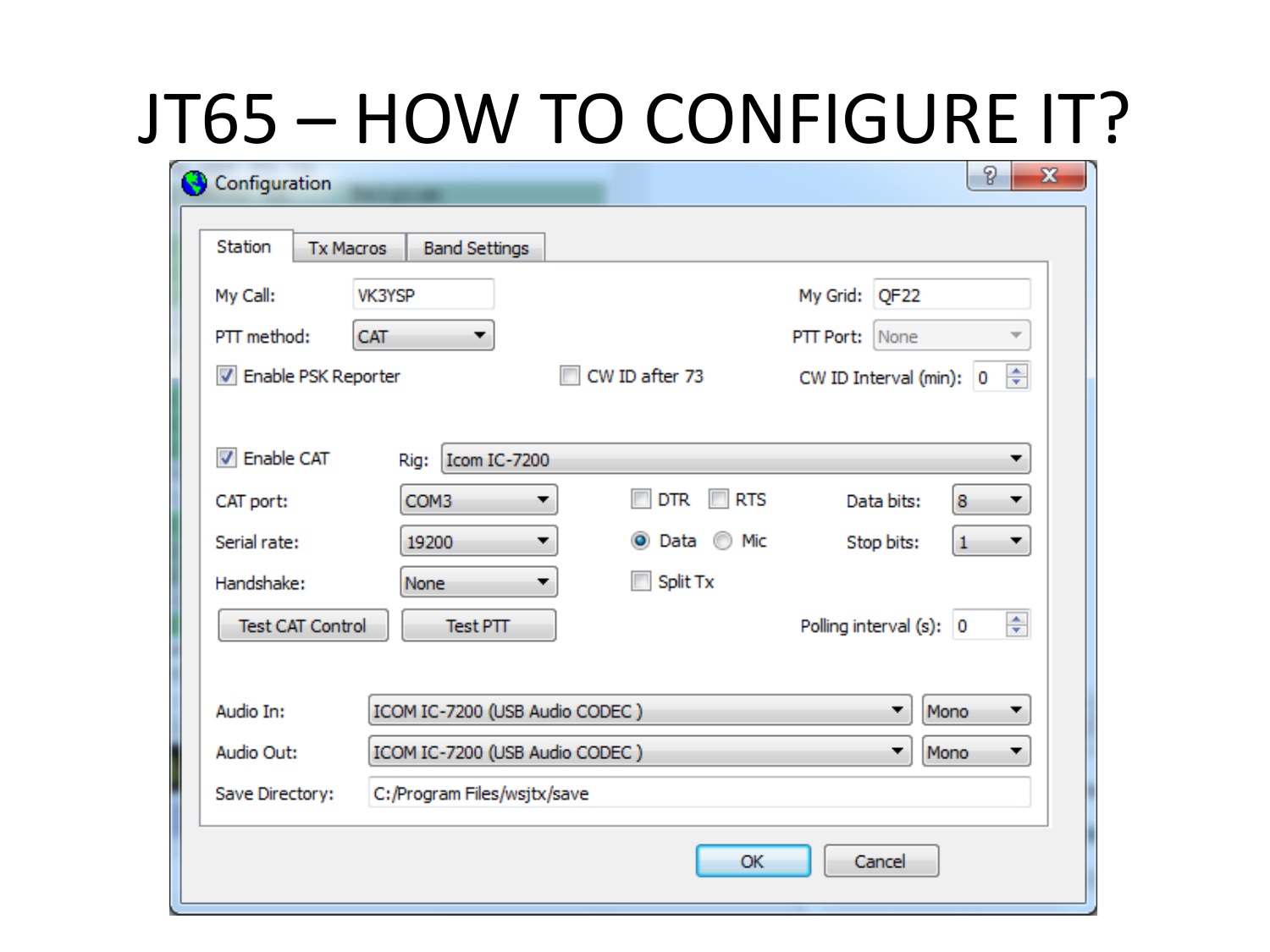# JT65 – HOW DOES IT WORK? [4]

- Messages containing call signs, maidenhead locators, signal reports, shorthand or text are created
- Messages are compressed into 72 bits (call signs into 28 bits and locators into 15 bits).
- Reed Solomon encoding is used to transform these 72 bits into 63, six-bit symbols
- A total of 306 bits of redundant forward error correction code is added making it more robust
- The symbols are interleaved and Gray coded (shuffled) to make them more random
- Each six-bit symbol is represented as one of 64 different audio tones.
- A 65th synchronisation tone (1270.5Hz) is also defined
- Tone frequencies for JT65A are:  $1270.5 + 2.6917$  (N+2):  $0 \le N \le 63$  i.e. 1270.5Hz-1445.5Hz
- The tones are constant amplitude, sinusoidal and each comprise 4096 samples at 11025 samples per second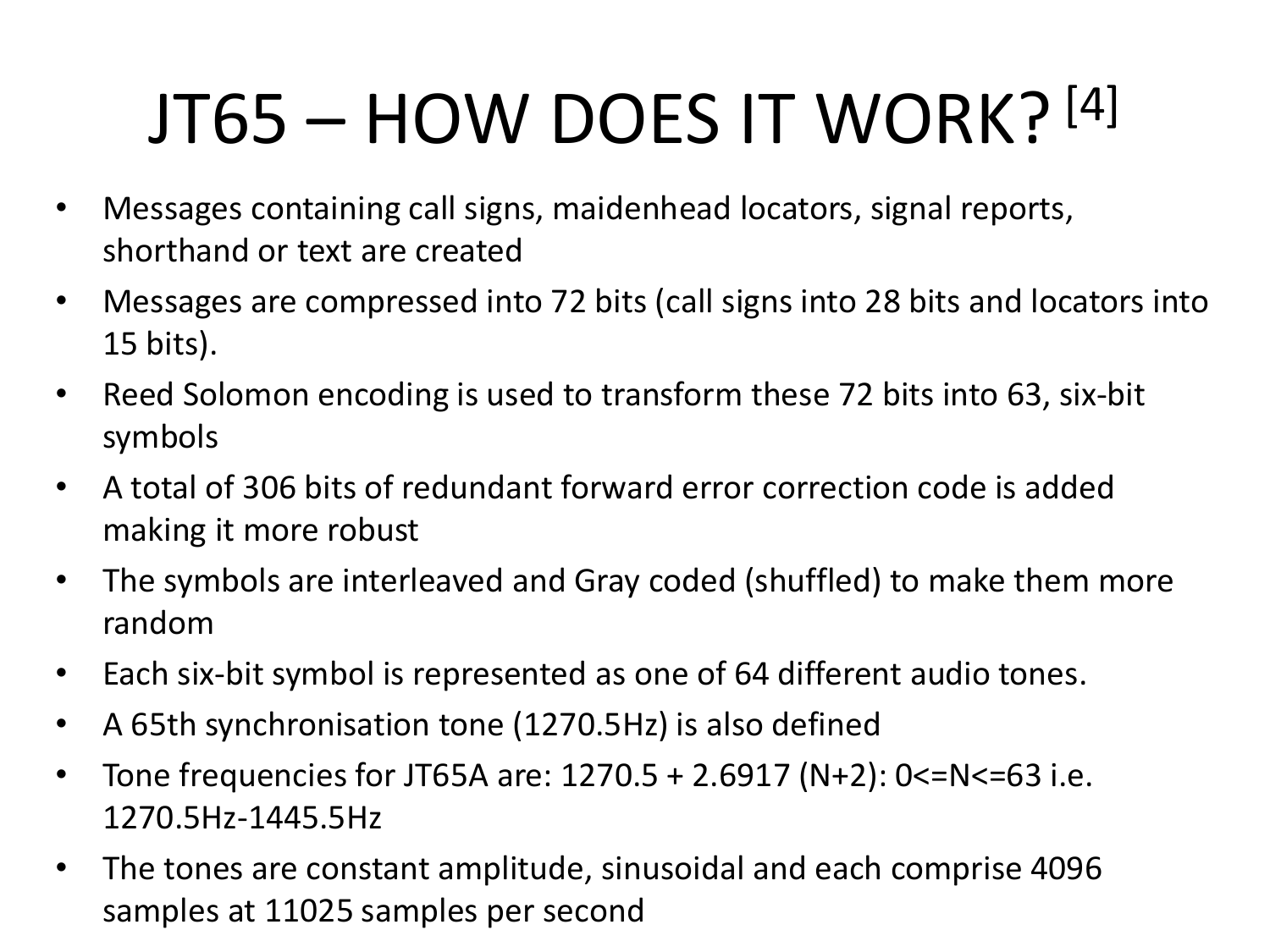# JT65 – HOW DOES IT WORK? [4]

- The tones are sent in 126 contiguous 0.372s time intervals
- The tone transitions are phase continuous
- The synchronisation tone is inserted between the symbol tones at fixed pseudo-random positions
- The autocorrelation function of the synchronisation tones provides an accurate time sync pulse
- Each message takes exactly 46.8 seconds to send
- Each message is sent at precisely 1 second after the UTC minute rollover
- There is a 12.2 second gap in the one-minute T/R sequence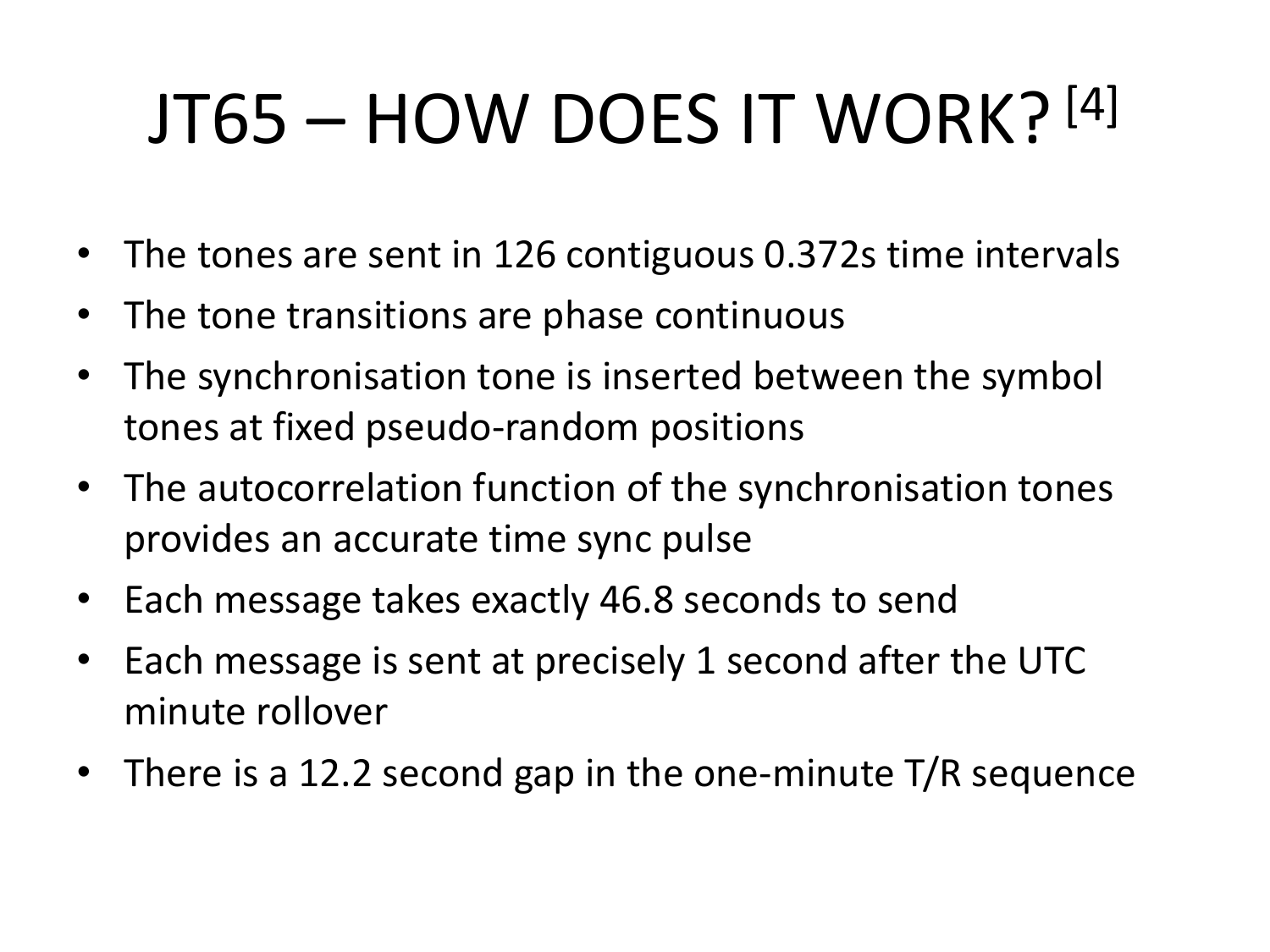### JT65 – TONES

126 sequential tones (1270-1445Hz) in 46.8 seconds

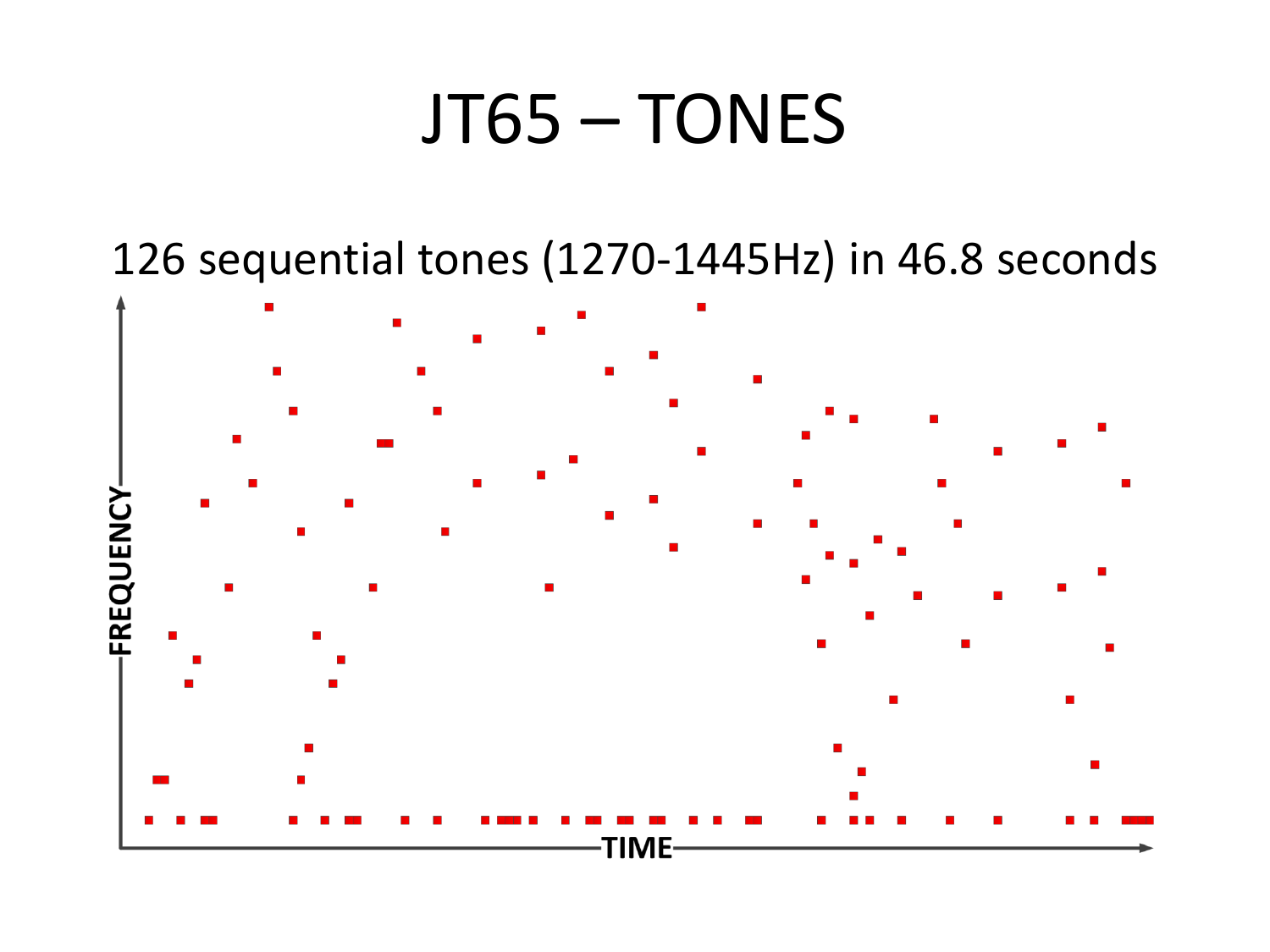# JT65 – TIME SYNCHRONIZATION[4]

"The normalised autocorrelation function of the pseudo-random synch tones provides an accurate synch pulse"

100110001111110101000101100100011100111101101111000110101011001 101010100100000011000000011010010110101010011001001000011111111

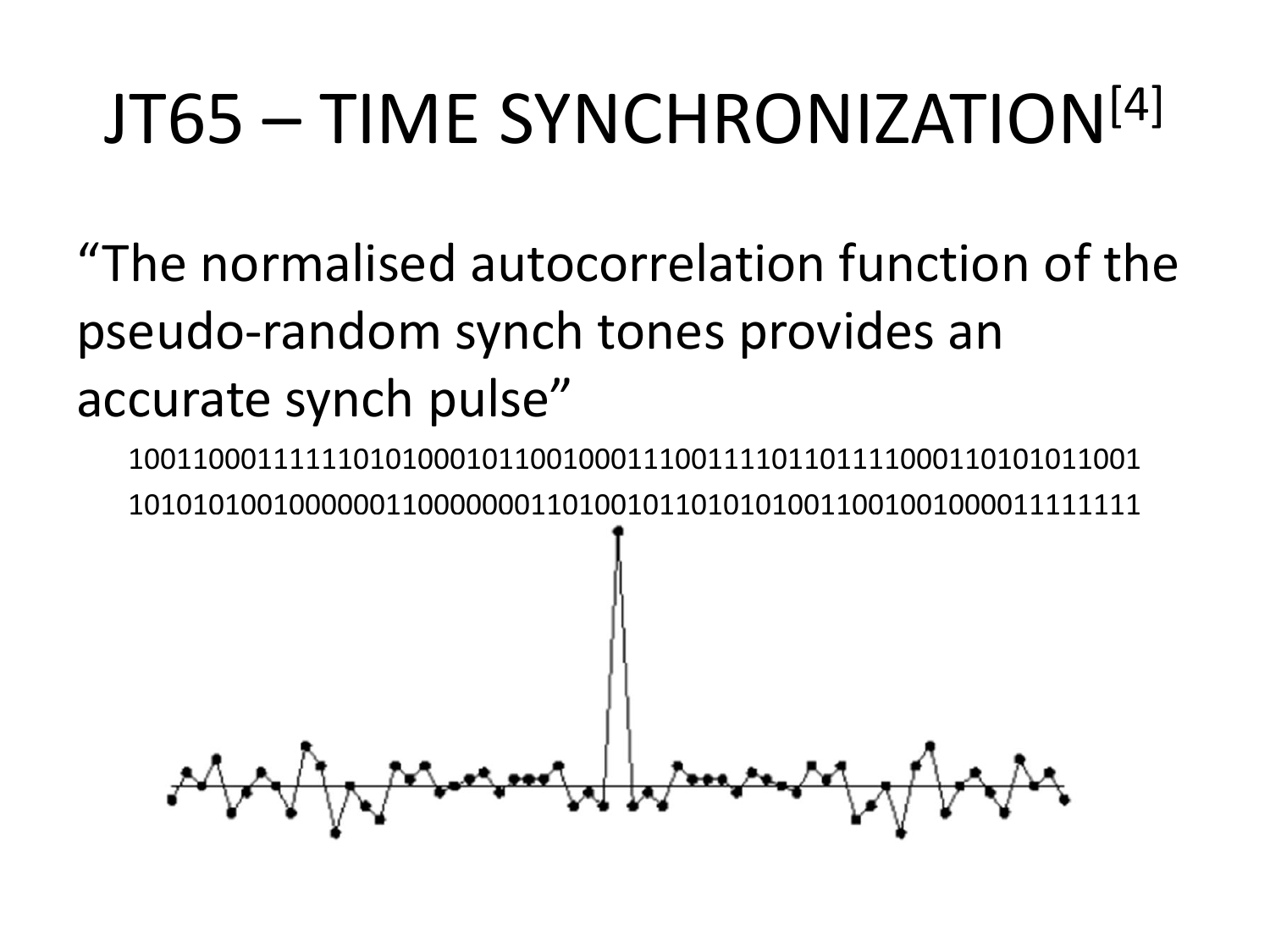# JT65 – WHAT INFO IS SENT?

A series of abbreviated text messages including:

- Each station's call sign
- Each station's Maidenhead (Grid) locator
- Each station's signal strength report
- Acknowledgement and Goodbye signals
- Up to 13 characters of free text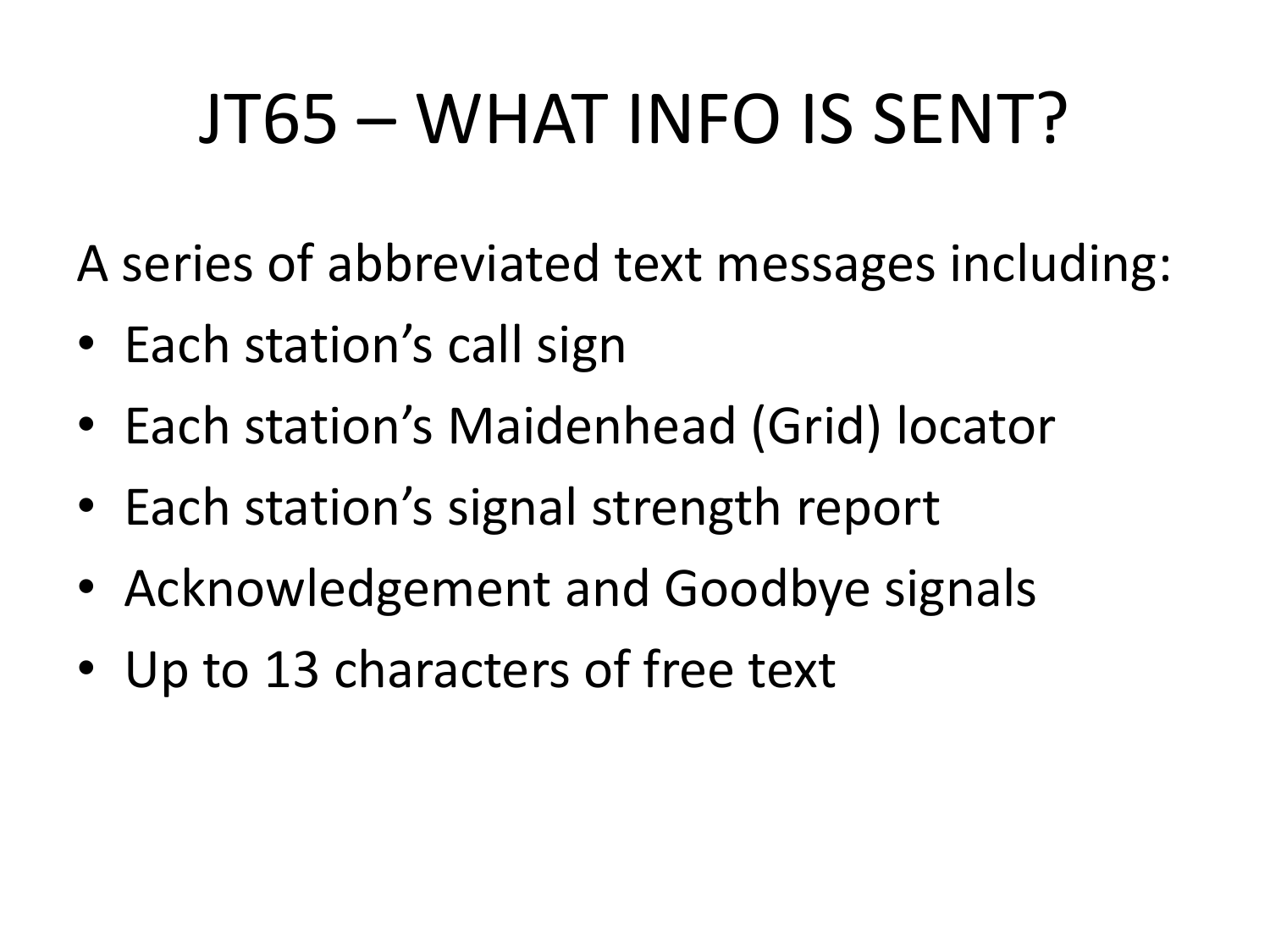## JT65 – WHAT ARE THE MESSAGES?

- 
- 
- 
- Acknowledgement message: VK3YOU VK3ME RRR
- Goodbye messages: VK3YOU VK3ME 73
- Text message (13 Characters): TU 5W 73 JOE

• Call message: CQ VK3ME QF22 • Reply message: VK3ME VK3YOU QF33 • Report messages: VK3YOU VK3ME R-05 VK3ME VK3YOU R-07 VK3ME VK3YOU 73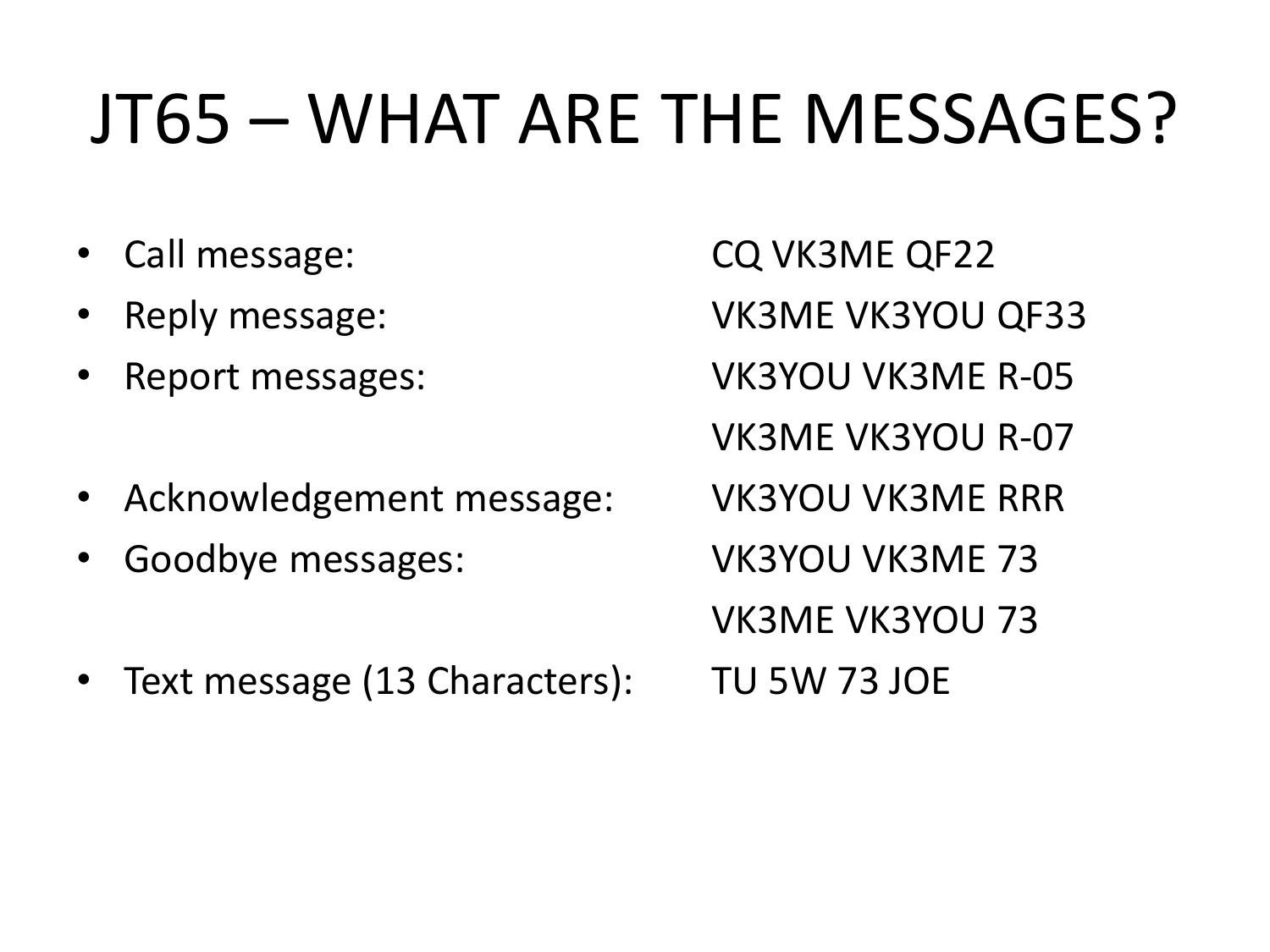## JT65 – WATERFALL DISPLAY

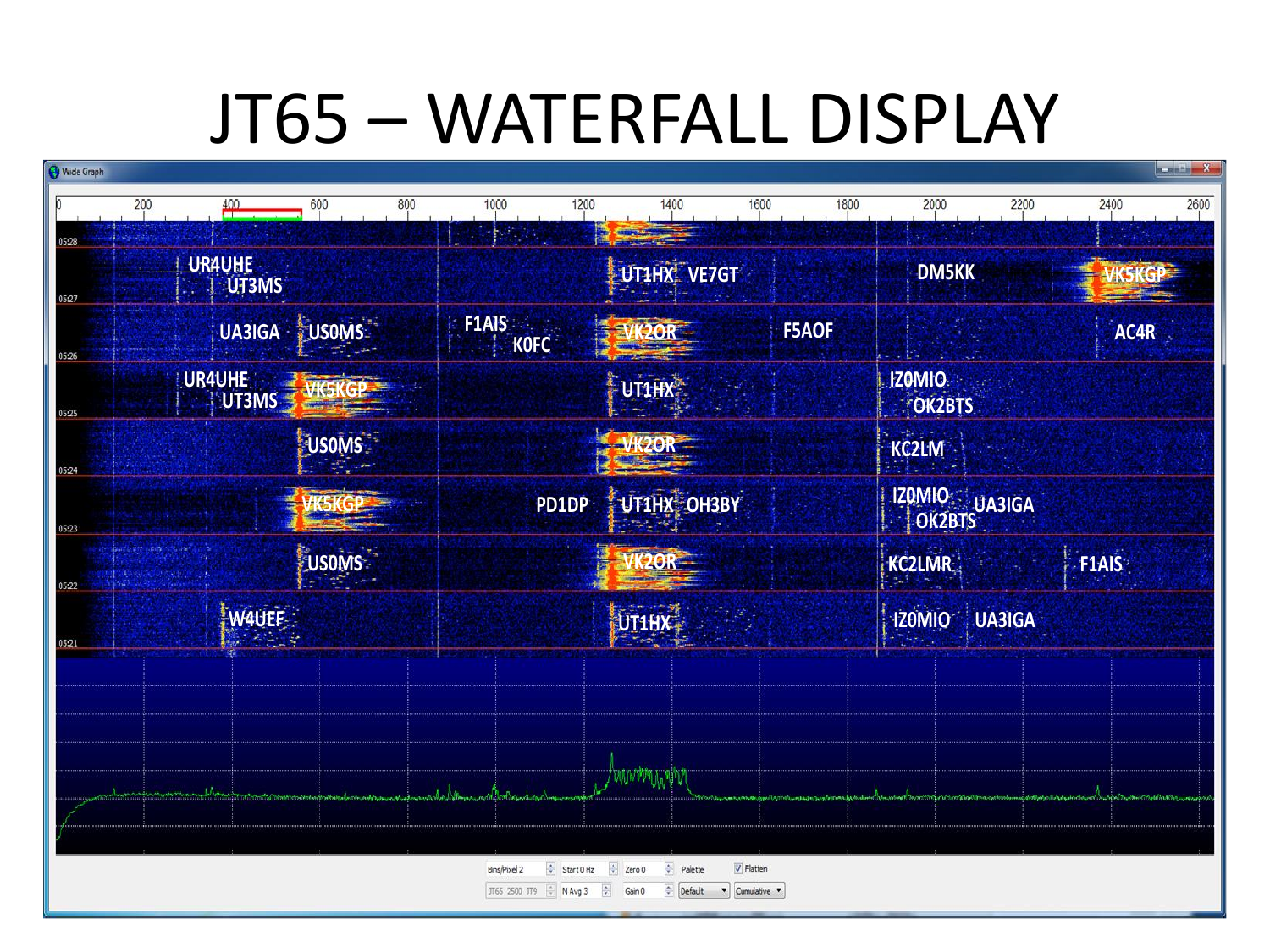#### JT65 – MESSAGE HISTORY

**UTC dB DT Freq Message ----------------------------------------**

**----------------------------------------**

**----------------------------------------**

**0521 -16 0.1 378 # KH6OO W4UEF FM15 0521 -4 0.5 1263 # VK2OR UT1HX KO60 0521 -15 -0.1 1883 # KC2LM IZ0MIO -01 0521 -19 0.1 2073 # HA8UJ UA3IGA R-01** 

**0522 -5 1.2 553 # CQ US0MS KN99 !Ukraine 0522 -1 0.3 1263 # UT1HX VK2OR -13 0522 -14 1.2 1880 # IZ0MIO KC2LM R-11 0522 -12 -0.6 2295 # CQ F1AIS JN19 ~France**

**0523 -1 0.0 554 # US0MS VK5KGP PF94 0523 -21 -0.4 1070 # PY2MLS PD1DP JO32 0523 -5 0.7 1261 # VK2OR UT1HX R-11 0523 -13 -0.4 1409 # CQ OH3BY KP21 ~Finland 0523 -16 -0.1 1881 # KC2LM IZ0MIO RRR 0523 -12 -0.6 1939 # VE7GT OK2BTS JN79 0523 -19 0.1 2072 # HA8UJ UA3IGA 73** 

**0524 -5 1.2 554 # CQ US0MS KN99 !Ukraine 0524 -1 0.4 1263 # UT1HX VK2OR -13 0524 -15 1.1 1871 # IZ0MIO KC2LM 73** 

**----------------------------------------**

**----------------------------------------**

**0525 -19 0.3 276 # CQ UR4UHE KO50 !Ukraine 0525 -18 -0.0 355 # CQ UT3MS KN98 !Ukraine 0525 -1 0.0 552 # US0MS VK5KGP PF94** 

**0525 -5 0.7 1259 # VK2OR UT1HX 73 0525 -14 -0.1 1873 # KC2LM IZ0MIO** 

**----------------------------------------**

**----------------------------------------**

**----------------------------------------**

**0526 -22 0.1 355 # UT3MS UA3IGA KO68 0526 -8 1.6 554 # CQ US0MS KN99 !Ukraine 0526 -15 -0.7 895 # CQ F1AIS JN19 ~France 0526 -13 0.3 997 # VK2OR K0FC DM33 0526 -1 0.2 1263 # UT1HX VK2OR -13 0526 -19 -0.0 1625 # CQ F5AOF JN36 ~France 0526 -18 0.2 1938 # DM5KK VE7GT RRR 0526 -18 -0.9 2367 # CQ AC4R EM72 ~United States**

**0527 -19 0.4 276 # CQ UR4UHE KO50 !Ukraine 0527 -20 -0.0 354 # UA3IGA UT3MS -04 0527 -6 1.1 1260 # VK2OR UT1HX R-17 0527 -15 -0.3 1409 # DM5KK VE7GT RRR 0527 -16 -0.9 1938 # VE7GT DM5KK 73 0527 -1 0.0 2367 # AC4R VK5KGP PF94** 

**0528 -21 0.1 356 # UT3MS UA3IGA R-01 0528 -13 -0.7 895 # CQ F1AIS JN19 ~France 0528 -12 0.3 997 # VK2OR K0FC DM33 0528 -1 0.4 1263 # UT1HX VK2OR -13 0528 -19 0.1 1938 # DM5KK VE7GT 73 0528 -16 -0.9 2370 # IZ0MIO AC4R -05 73**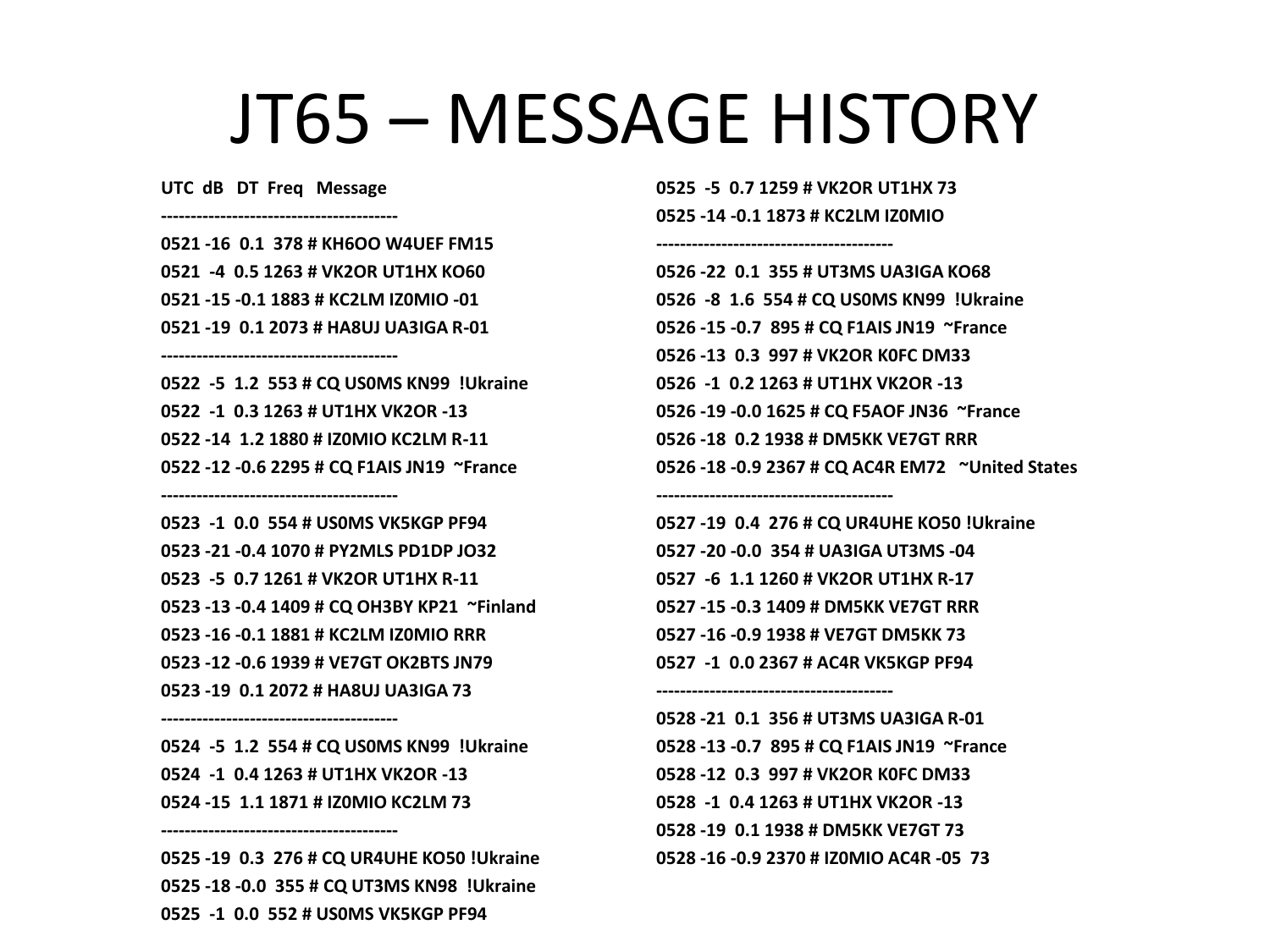#### JT65 – A REAL QSO

| WSJT-X v1.3, r3673 by K1JT                                                                                                                                                       |      |  |  |  |  |  |  |  |
|----------------------------------------------------------------------------------------------------------------------------------------------------------------------------------|------|--|--|--|--|--|--|--|
| Setup View Mode Decode Save Help<br>File:                                                                                                                                        |      |  |  |  |  |  |  |  |
| <b>Band Activity</b><br><b>Rx Frequency</b>                                                                                                                                      |      |  |  |  |  |  |  |  |
| UTC.<br>UTC dB DT Freq Message<br>dB<br>DT Freq<br>Message                                                                                                                       |      |  |  |  |  |  |  |  |
| AN OUNCE THE ACCEPT ON<br>$\sqrt{2}$<br>0.6 1968 # CQ ON8BZ DX<br>0649<br>$-5$                                                                                                   |      |  |  |  |  |  |  |  |
| 0650<br>Tx<br>1968 # ON8BZ VK3YSP QF22<br>0648 -21 0.1 1133 # CQ W1AW/3<br>~United States<br>$0651 - 4$<br>0.6 1966 # VK3YSP ON8BZ -01<br>0648 -16 -0.1 1289 # UA6YGN W4JSI EM64 |      |  |  |  |  |  |  |  |
| 0652<br>Tx.<br>1966 # ON8BZ VK3YSP R-04<br>0648 -7 1.4 1510 # K8TLC RA3ID K077                                                                                                   |      |  |  |  |  |  |  |  |
| 0.6 1966 # VK3YSP ON8BZ RRR<br>0653<br>$-4$<br>0654<br>Tx<br>1966 # ON8BZ VK3YSP 73                                                                                              |      |  |  |  |  |  |  |  |
| 0649 -12 0.3 857 # CQ EA3GBL JN11 ~Spain<br>0655 -3 0.6 1966 # RR 73 JACKY<br>0649 -20 0.2 1509 # RA3ID K8TLC -06                                                                |      |  |  |  |  |  |  |  |
| 0649 -5 0.6 1968 # CQ ON8BZ DX<br>Belgium                                                                                                                                        |      |  |  |  |  |  |  |  |
| 0651 -4 0.6 1966 # VK3YSP ON8BZ -01                                                                                                                                              |      |  |  |  |  |  |  |  |
| 0651 -10 0.3 854 # RA3TQ EA3GBL -14<br>0651 -20 0.2 1510 # RA3ID K8TLC R-06                                                                                                      |      |  |  |  |  |  |  |  |
|                                                                                                                                                                                  |      |  |  |  |  |  |  |  |
| 0653 -4 0.6 1966 # VK3YSP ON8BZ RRR                                                                                                                                              |      |  |  |  |  |  |  |  |
| 0653 -12 0.2 854 # RA3TQ EA3GBL RRR<br>0653 -21 0.2 1510 # RA3ID K8TLC R-06                                                                                                      |      |  |  |  |  |  |  |  |
|                                                                                                                                                                                  |      |  |  |  |  |  |  |  |
| 0655 -3 0.6 1966 # RR 73 JACKY<br>0655 -22 -0.8 553 # CQ JA7FYU PM95 ~Japan                                                                                                      |      |  |  |  |  |  |  |  |
| 0655 -10 0.3 854 # RA3TQ EA3GBL 73                                                                                                                                               |      |  |  |  |  |  |  |  |
| 0655 -14 -0.1 1283 # CQ PH9WS JO22 ~Netherlands<br>0.2 1510 # RA3ID RRR 73<br>$0655 - 21$                                                                                        |      |  |  |  |  |  |  |  |
| Halt Tx<br><b>Decode</b><br>Enable Tx<br>Log QSO<br>Monitor<br>Erase<br>Stop                                                                                                     | Tune |  |  |  |  |  |  |  |
| 14.076 000<br>$\triangledown$ Tx even<br>20 <sub>m</sub>                                                                                                                         | Pwr  |  |  |  |  |  |  |  |
| Generate Std Msgs<br>Next<br><b>Now</b>                                                                                                                                          |      |  |  |  |  |  |  |  |
| $\Box$ +2 kHz<br>DX Call<br>DX Grid<br>Tx JT65 #<br>$\mathbf{\tilde{N}}$<br>⊙<br>ON8BZ VK3YSP QF22<br>Tx <sub>1</sub>                                                            |      |  |  |  |  |  |  |  |
| ÷<br>Tx 1966 Hz<br>⊙<br>ON8BZ VK3YSP -04<br>50                                                                                                                                   | Tx 2 |  |  |  |  |  |  |  |
| ⊙<br>Tx <sub>3</sub><br>40<br>ON8BZ VK3YSP R-04<br>÷<br>Rx 1966 Hz                                                                                                               |      |  |  |  |  |  |  |  |
| 30<br>⊙<br>Tx 4<br>ON8BZ VK3YSP RRR<br>Add<br>$Rx = Tx$<br>Lookup<br>$Tx = Rx$                                                                                                   |      |  |  |  |  |  |  |  |
| 20<br>$\bullet$<br>Tx <sub>5</sub><br>ON8BZ VK3YSP 73<br>10                                                                                                                      |      |  |  |  |  |  |  |  |
| $\triangledown$ Lock Tx=Rx<br>2014 Apr 04<br>⊙<br>Tx 6<br>CQ VK3YSP QF22                                                                                                         |      |  |  |  |  |  |  |  |
| 35 dB<br>06:56:06<br>÷<br>Report -4                                                                                                                                              |      |  |  |  |  |  |  |  |
| <b>JT65</b><br>Last Tx: ON8BZ VK3YSP 73<br>Receiving                                                                                                                             |      |  |  |  |  |  |  |  |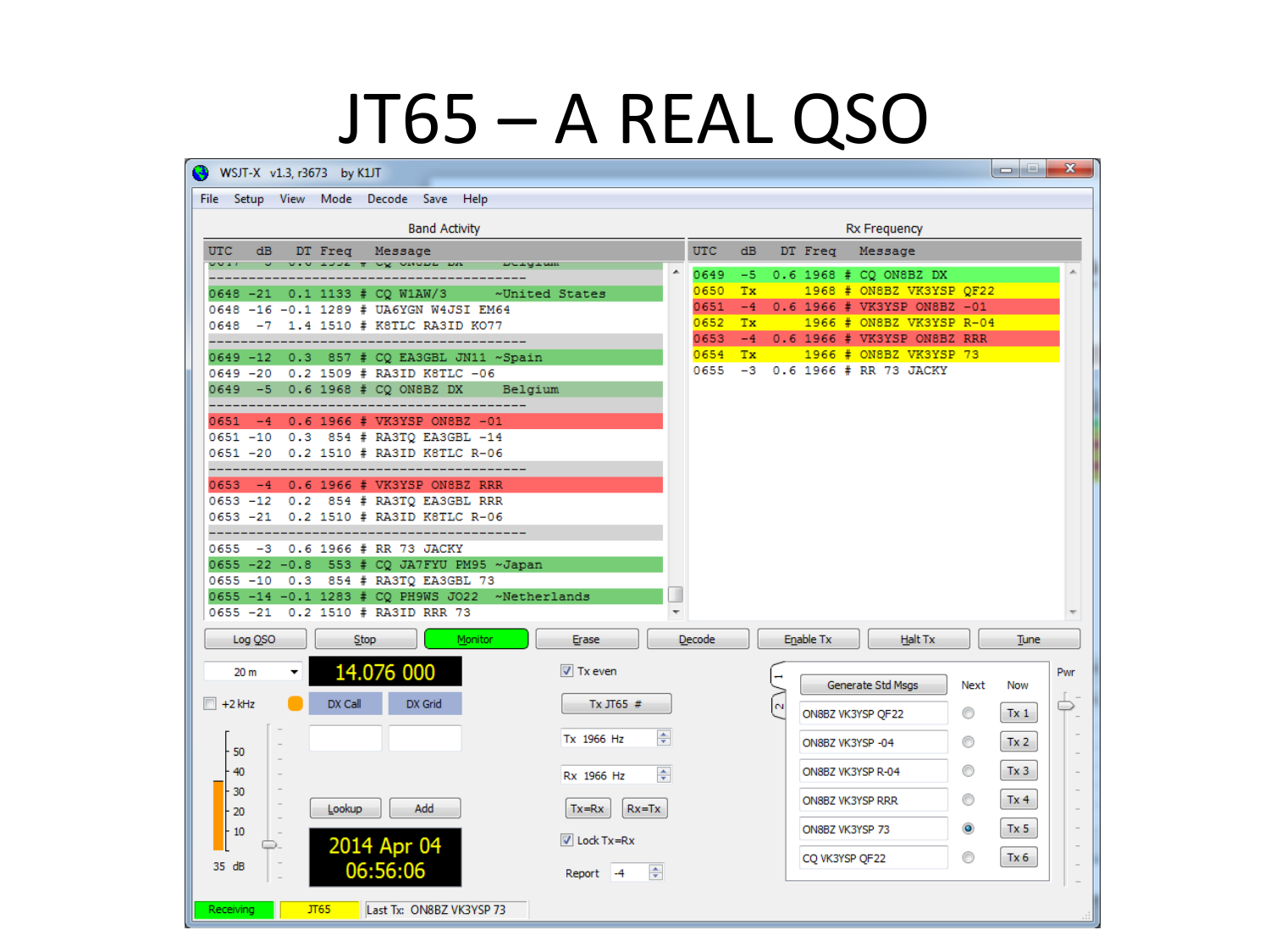# JT65 - ADVANTAGES

- Brilliant for working weak stations that you can't even hear.
- 10-15dB gain over experienced CW operators
- Only 10-15 seconds copy of a message is actually required
- It's digital: Yet another mode for contests
- It's great for DXCC: "like shooting fish in a barrel".
- QSOs with no Language Barriers: No conversational skills required!
- Efficient usage of bandwidth: 20 stations in one 3kHz HF channel?
- Fixed calling frequencies: No need to tune all around the band.
- Fascinating to watch the activity from all around the world.
- Can do EME with 150 Watts into single Yagi on 2m apparently
- Augmented by on-line DX maps and clusters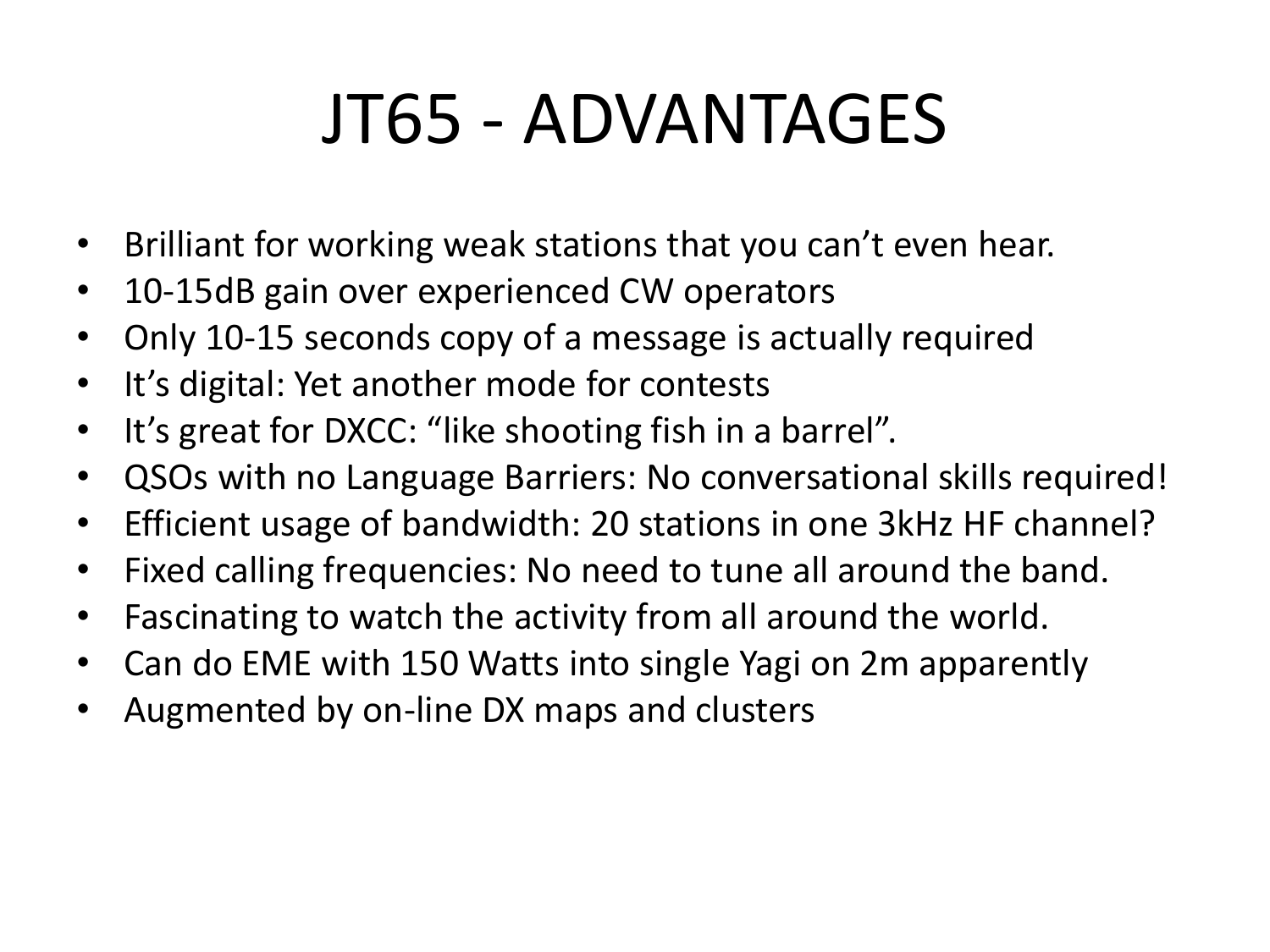# JT65 - DISADVANTAGES

- WARNING: Transmitting continuous tones may damage your transmitter !
- DANGER (for some): It requires a computer!
- Steep learning Curve: Tricky to use at first. Poorly written documentation
- Time consuming: Like watching cricket in slow motion
- Promiscuous: Get calls from anyone and anywhere: Like a VK3 instead of DX
- Can't Rag Chew: Unless you can in 13 characters or less
- Can't Run it in Unattended Mode: Have to nurse your computer the whole time
- Easy to get distracted and miss the action: Making a cup of coffee leads to on-air confusion
- Time critical: Needs accurate computer time from the Internet. Note: Windows Internet time synchronisation is insufficient. A proper NTP client like Meinberg is required.
- Frustrating: Only 12.2 seconds to make QSO decisions. Miss an opportunity and you will have to wait for two minutes or much longer.
- It's not error free. Errors can occur in decoding, rarely, but they are easy to spot.
- Subject to QRM from inconsiderate and inexperienced operators.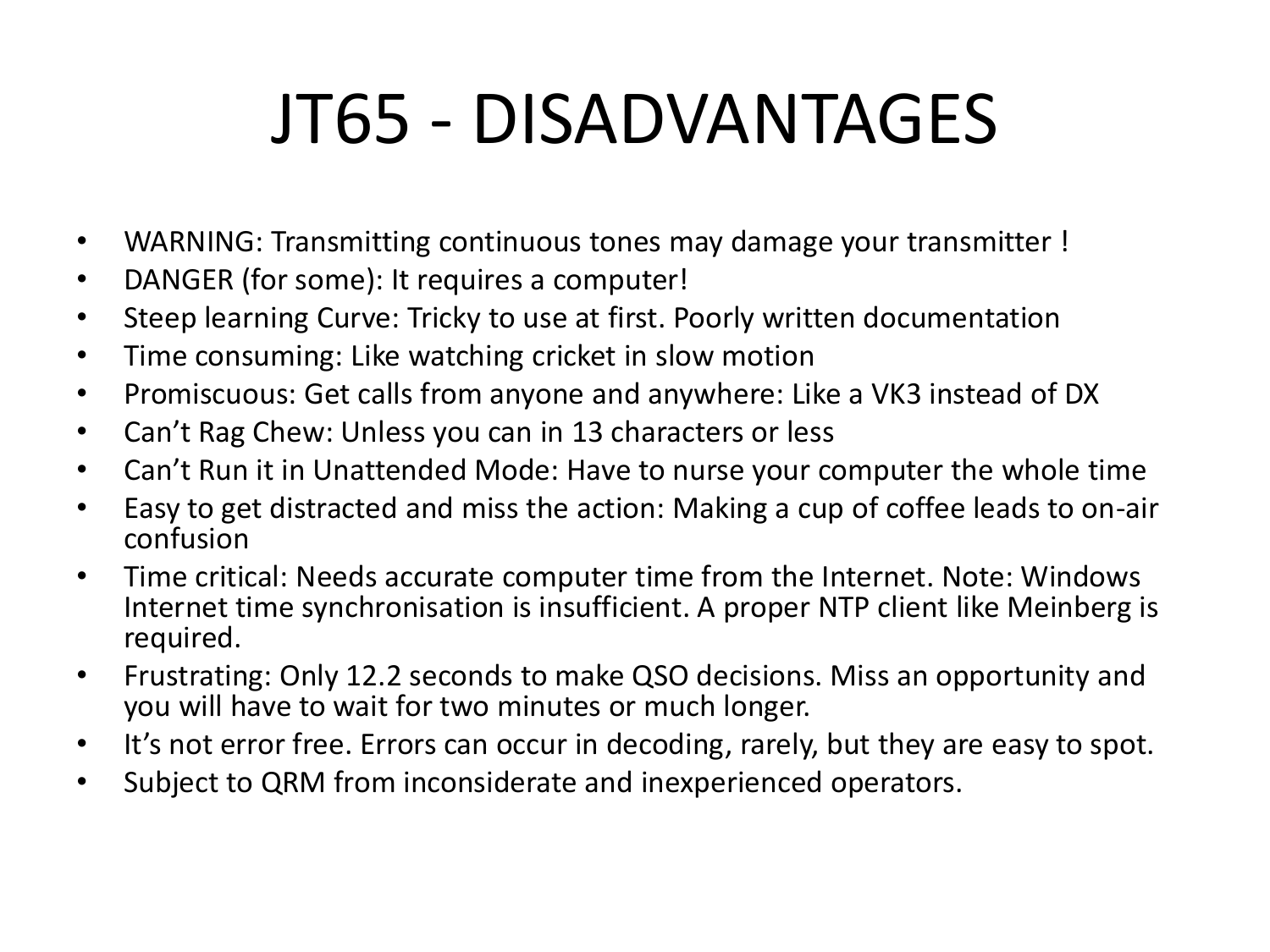# JT65 – OPERATING PROCEDURES

#### **Setting up:**

- Check your call sign and locator settings
- Check your time synchronisation is working
- First test your station into a dummy load. Listen for any distortion on a local receiver.
- Set power to a SAFE and friendly level: 5W-10W is fine: 25W-30W is considered high power!
- Adjust the soundcard/transmitter audio gain for zero ALC action and a clean sounding tone.
- Check your levels every time you operate as the computer volume levels are easily altered.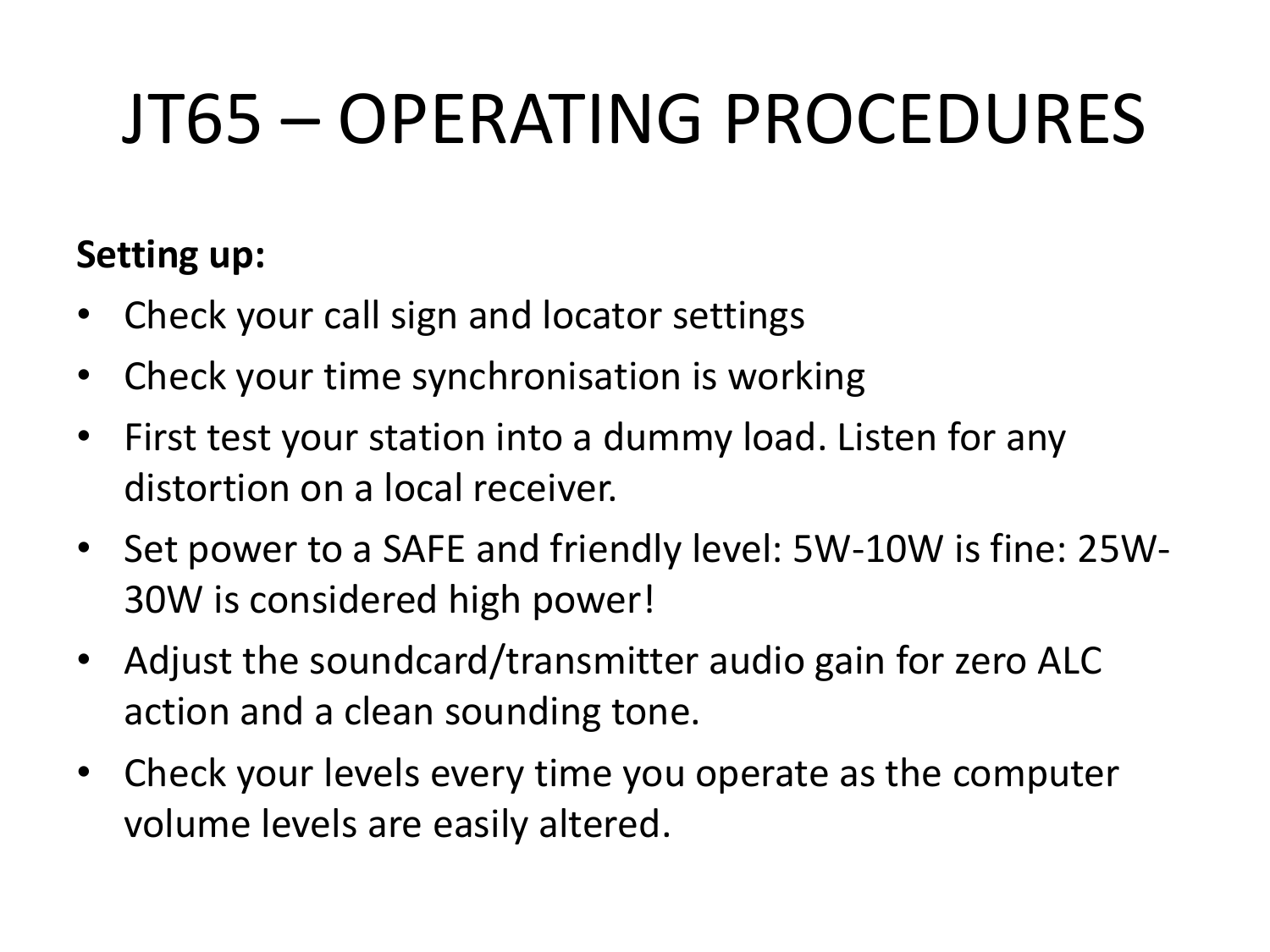# JT65 – OPERATING PROCEDURES

#### **Working stations:**

- Listen for at least four minutes to determine which frequencies and time slots are in use. Mentally correlate the history with the waterfall.
- Check the DTs of received signals: If they are all out, your clock may need synchronisation.
- Only respond to messages received in the last minute. The rest is history, as they say.
- Only answer CQs, at first, to gain familiarity with the band and to announce your presence.
- Don't call a station until after the last 73 or a new CQ whichever comes first.
- Call a station on a free frequency if he was not using his own frequency.
- To answer a CQ: Send reply, get report, send report, get RRR, send 73, get 73.
- A QSO is not finished until both 73s have been sent
- Stop answering a CQ immediately a station stops calling CQ or is in a QSO.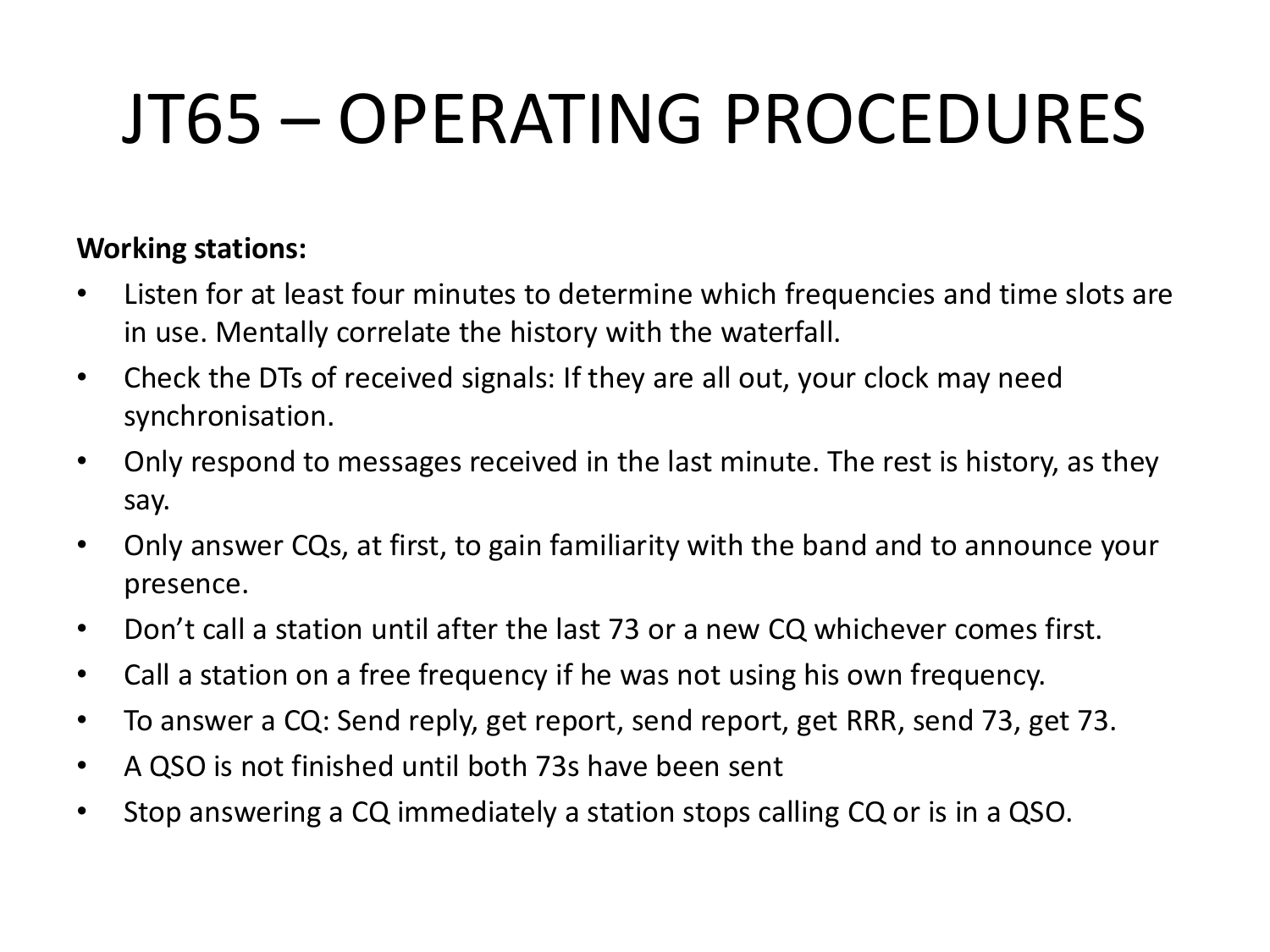# JT65 – OPERATING PROCEDURES

#### **Calling CQ:**

- Check the waterfall and history for a free frequency.
- Only call CQ on a frequency which has been unused for the last four minutes. Don't overlap anyone's frequency.
- Don't call or answer a CQ forever. Wait for two minutes to see if your frequency and time slots are in use.
- To answer a reply: Send report, get report, send RRR, get 73, send 73.
- A QSO is not finished until both 73s have been sent
- Wait for two minutes before calling CQ again to check the frequency.
- Don't use free text like "RRR 73" to minimise the number of messages
- Don't use free text at all. It is confusing.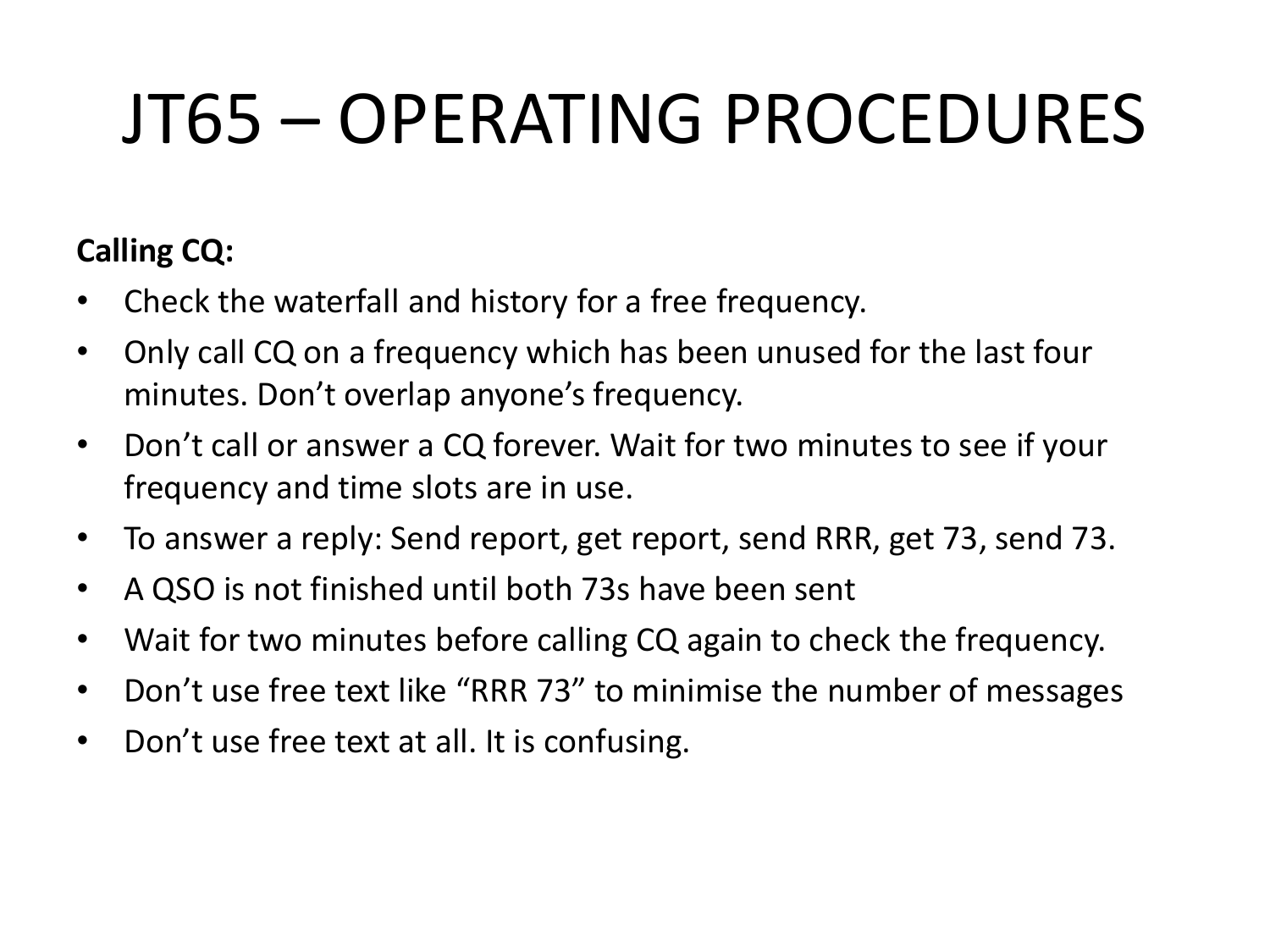# JT65 – HINTS AND TIPS

- Check your Time Sync status
- Use AGC except for only weak signals
- Use the widest RX IF bandwidth available
- Don't use PBT, Notch Filter, Noise Blanker or Noise Reduction
- Test and tune up during the 12.2 second time gap
- Delay TX for a few seconds to see if you're doubling
- Check for doubling if you don't get a response the first time
- Call back on a clear frequency if QRM is present
- Call back on a clear frequency if the original one is still in use
- Manually select the next message, don't blindly click on each response
- Don't call a station in the middle of a QSO
- Call only after a CQ or only as soon as both 73s have been sent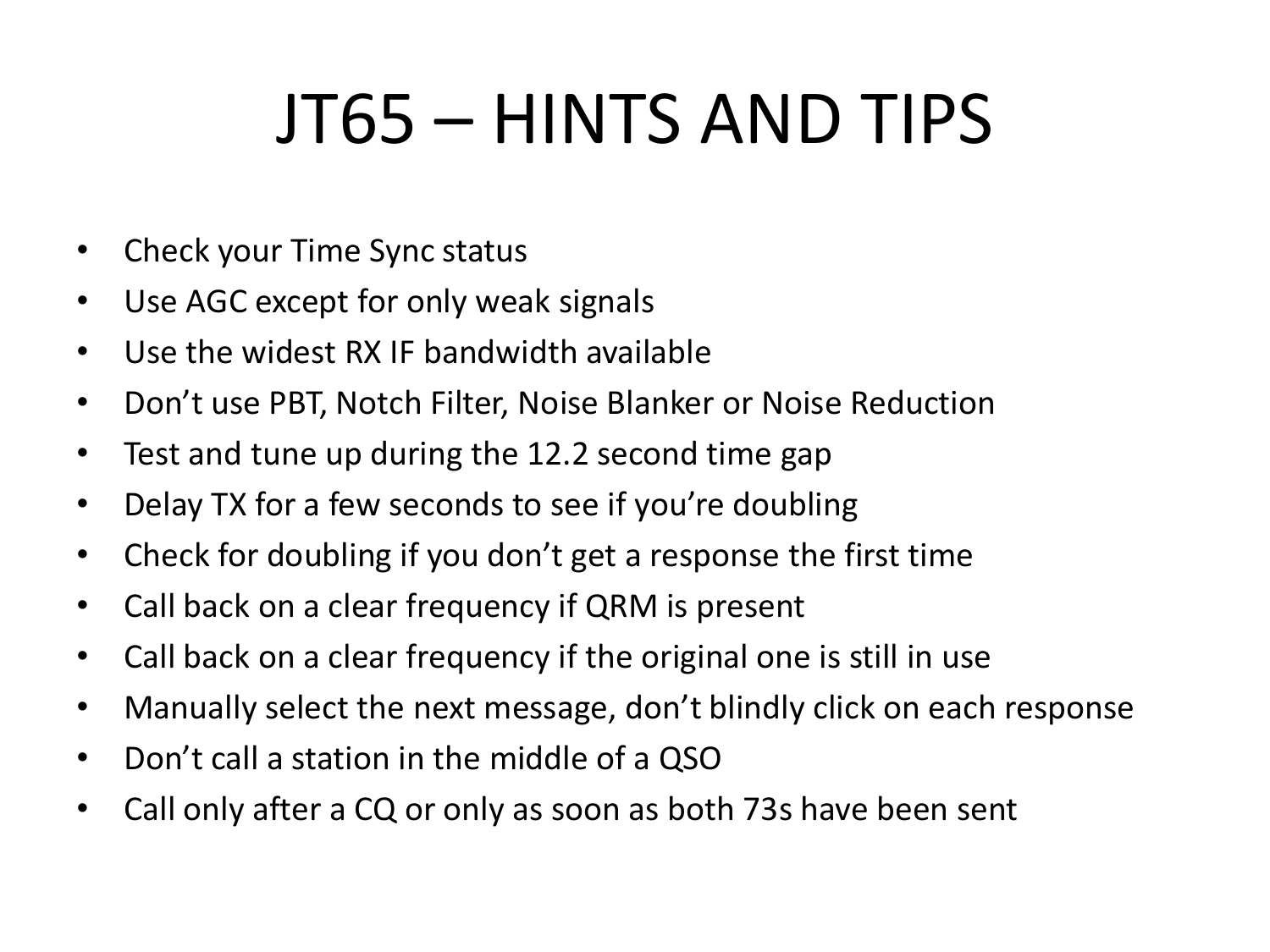## JT65 - SOFTWARE

- WSJT: <http://www.physics.princeton.edu/pulsar/K1JT/wsjt.html>
- WSJT-X: <http://www.physics.princeton.edu/pulsar/K1JT/wsjtx.html>
- JT65-HF: <http://sourceforge.net/projects/jt65-hf/files/setup-JT65-HF-1093.exe/download>
- Multipsk: <http://f6cte.free.fr/MULTIPSK.ZIP>
- PSK Reporter Web Page: <http://pskreporter.info/pskmap.html>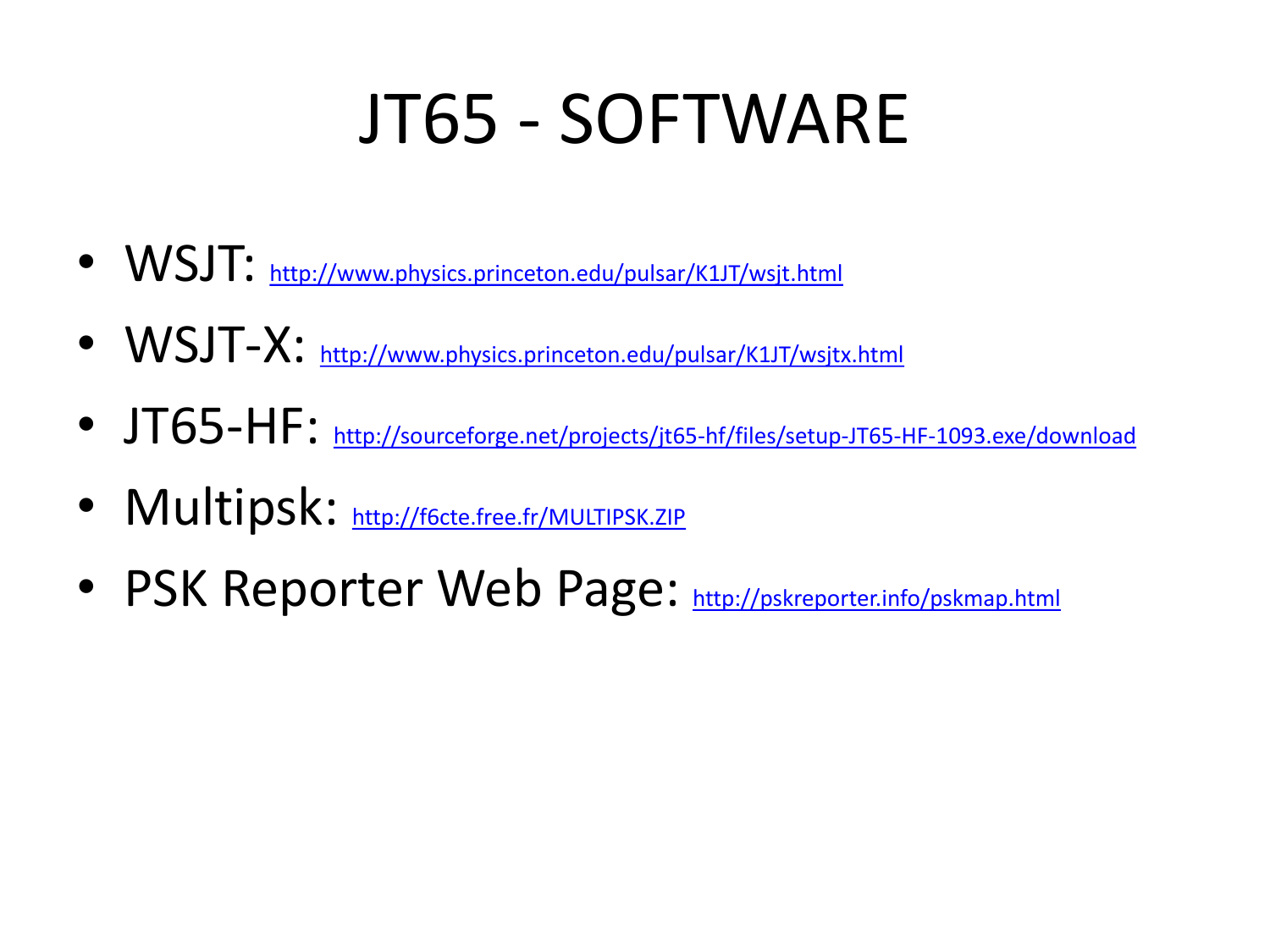## JT65 - EXTRAS

- Tone Spacings: JT65B (x2), JT65C (x4)
- JT9: 9 Tones, 15.6Hz vs 177.6Hz BW, +2dB
- EME with Doppler
- RS decoding using the K-V algorithm
- JT Deep-Search decoder
- Shorthand Messages
- Setting Lock TX=RX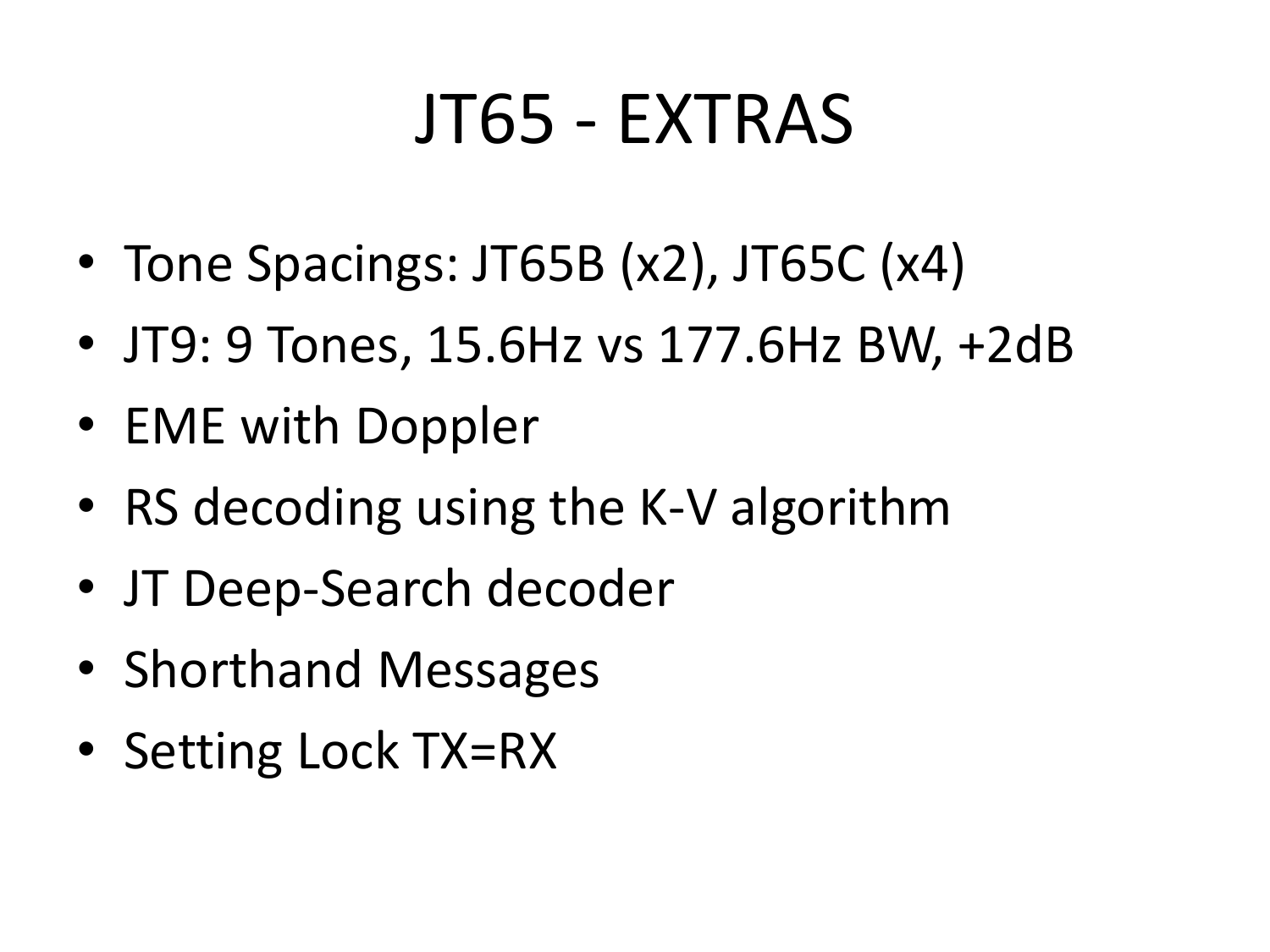### JT65 – RARE ERRORS

UTC dB DT Freq Message

----------------------------------------

----------------------------------------

0529 -15 0.3 276 # CQ UR4UHE KO50 !Ukraine 0529 -20 -0.0 354 # UA3IGA UT3MS RRR 0529 -6 0.7 1257 # VK2OR UT1HX R-17 0529 -24 -0.0 1577 # O9KYFCS7K.YJ/ 0529 -1 0.0 1623 # F5AOF VK2QN QF56 0529 -14 -0.6 1939 # VE7GT OK2BTS JN79 0529 -13 -0.1 2372 # AC4R IZ0MIO R-01

0602 -22 0.8 545 # CQ IK1SOW JN35 ~Italy 0602 -2 -0.1 966 # WL7CG VK4ZB R-08 0602 -23 -0.3 1222 # DG5GS VK3BOB 73 0602 -22 -0.3 1422 # DG5GS VK3BOB 73 0602 -1 -0.3 1722 # DG5GS VK3BOB 73 0602 -23 -0.3 2222 # DG5GS VK3BOB 73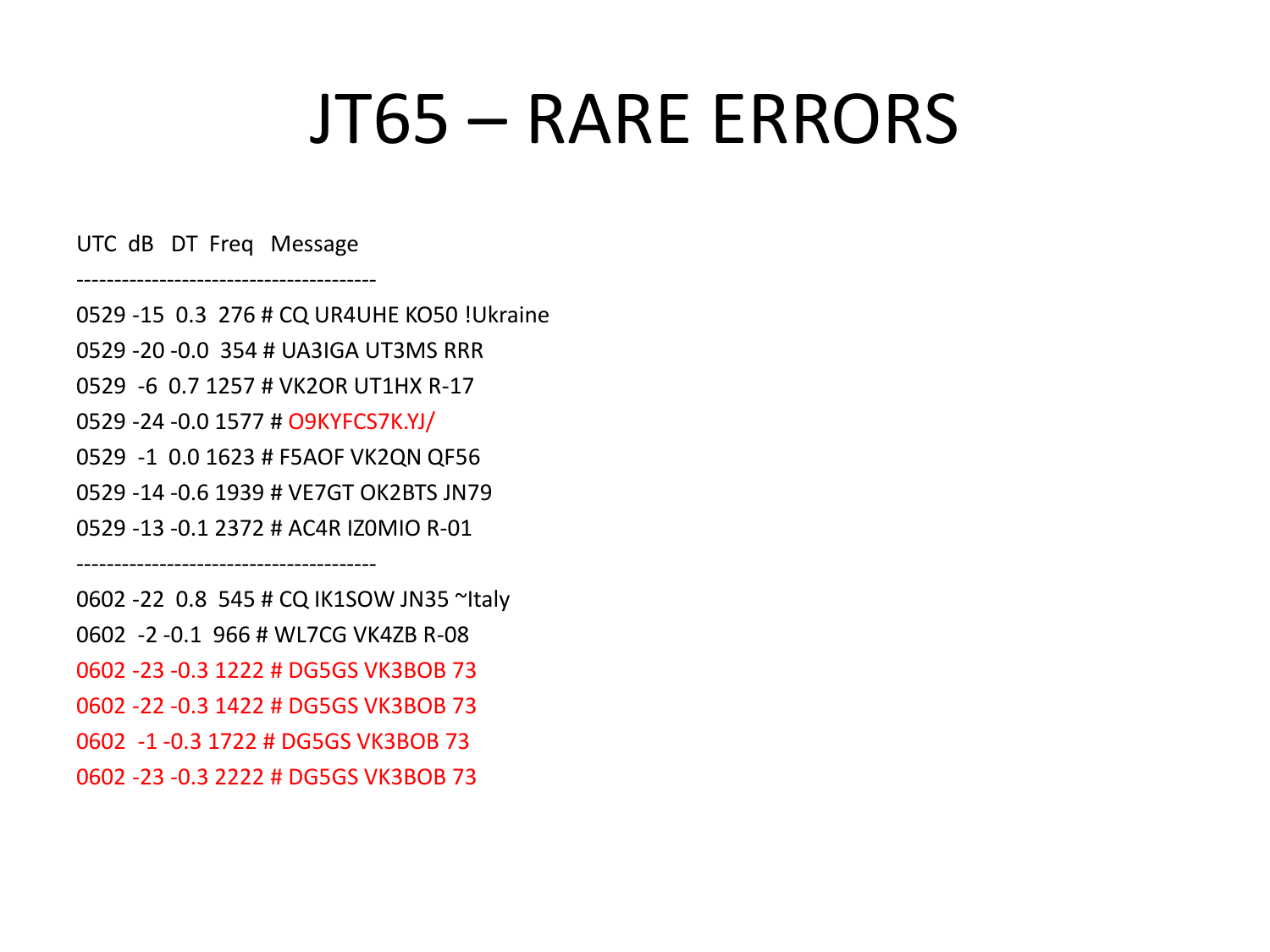## JT65 - REFERENCES

- 1. http://en.wikipedia.org/wiki/Joseph Hooton Taylor, Jr.
- 2. http://physics.princeton.edu/pulsar/K1JT/Moonbounce at Arecibo.pdf
- 3. [http://physics.princeton.edu/pulsar/K1JT/WSJT\\_QST\\_Dec2001.pdf](http://physics.princeton.edu/pulsar/K1JT/WSJT_QST_Dec2001.pdf)
- 4. <http://physics.princeton.edu/pulsar/K1JT/JT65.pdf>
- 5. [http://physics.princeton.edu/pulsar/K1JT/EME\\_Florence\\_2008.pdf](http://physics.princeton.edu/pulsar/K1JT/EME_Florence_2008.pdf)
- 6. [http://physics.princeton.edu/pulsar/K1JT/WA50\\_June05.pdf](http://physics.princeton.edu/pulsar/K1JT/WA50_June05.pdf)
- 7. <http://www.physics.princeton.edu/pulsar/K1JT/wsjtx-doc/wsjtx-main-toc2.html>
- 8. <http://www.wia.org.au/joinwia/wia/presidentsblog/>
- 9. Getting Started with JT65 on the HF Bands ARRL
- 10. JT65-HF Setup and Operations Guide ARRL